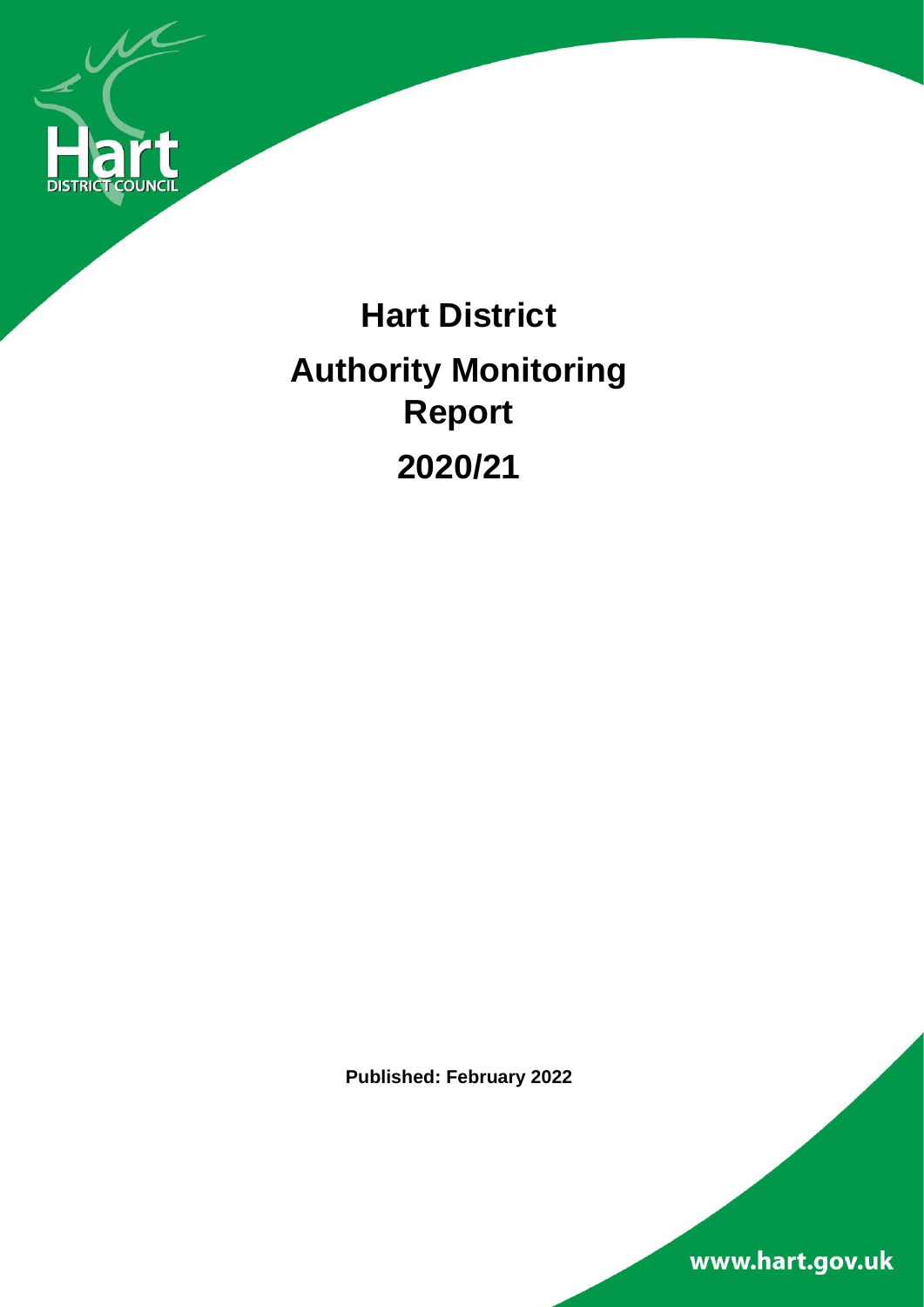## Contents

| 1.0 |                                                      |  |
|-----|------------------------------------------------------|--|
| 2.0 |                                                      |  |
|     |                                                      |  |
|     |                                                      |  |
|     |                                                      |  |
|     |                                                      |  |
|     |                                                      |  |
|     |                                                      |  |
|     | New Permissions with Affordable Housing Provision  4 |  |
|     |                                                      |  |
|     |                                                      |  |
|     |                                                      |  |
|     |                                                      |  |
|     |                                                      |  |
| 3.0 |                                                      |  |
|     |                                                      |  |
|     |                                                      |  |
|     |                                                      |  |
|     |                                                      |  |
| 4.0 |                                                      |  |
|     |                                                      |  |
|     |                                                      |  |
| 5.0 | Built and Natural Environment                        |  |
|     |                                                      |  |
|     |                                                      |  |
|     |                                                      |  |
| 6.0 |                                                      |  |
|     |                                                      |  |
|     |                                                      |  |
|     |                                                      |  |
|     |                                                      |  |
| 7.0 |                                                      |  |
| 8.0 |                                                      |  |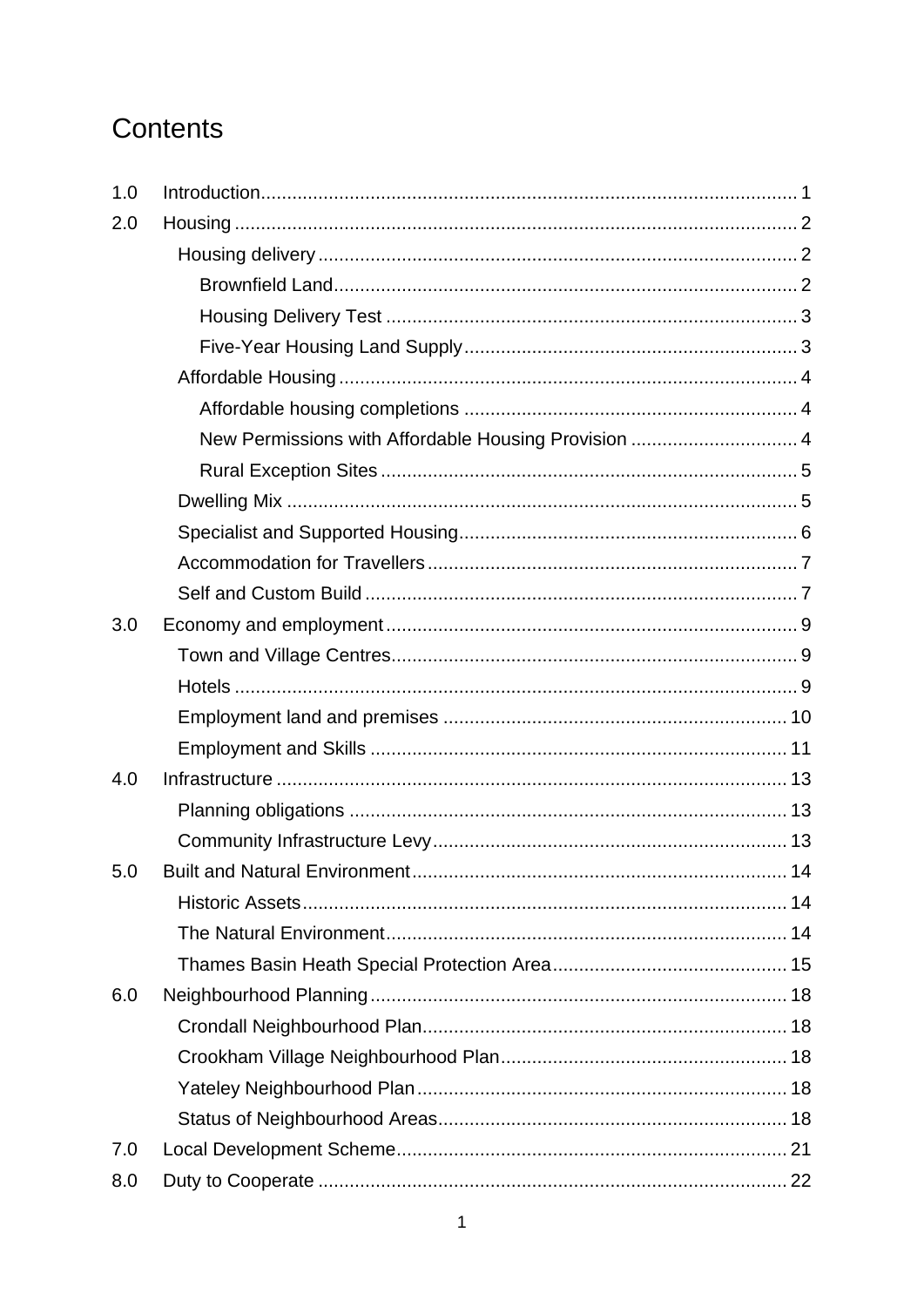| Appendix 3 Supply of specialist and supported housing for older people 28 |  |
|---------------------------------------------------------------------------|--|
|                                                                           |  |
| Appendix 5 Outstanding retail planning permissions at 1 April 2021 30     |  |
| Appendix 6 Outstanding 'employment use' permissions at 1 April 2021  31   |  |
|                                                                           |  |
|                                                                           |  |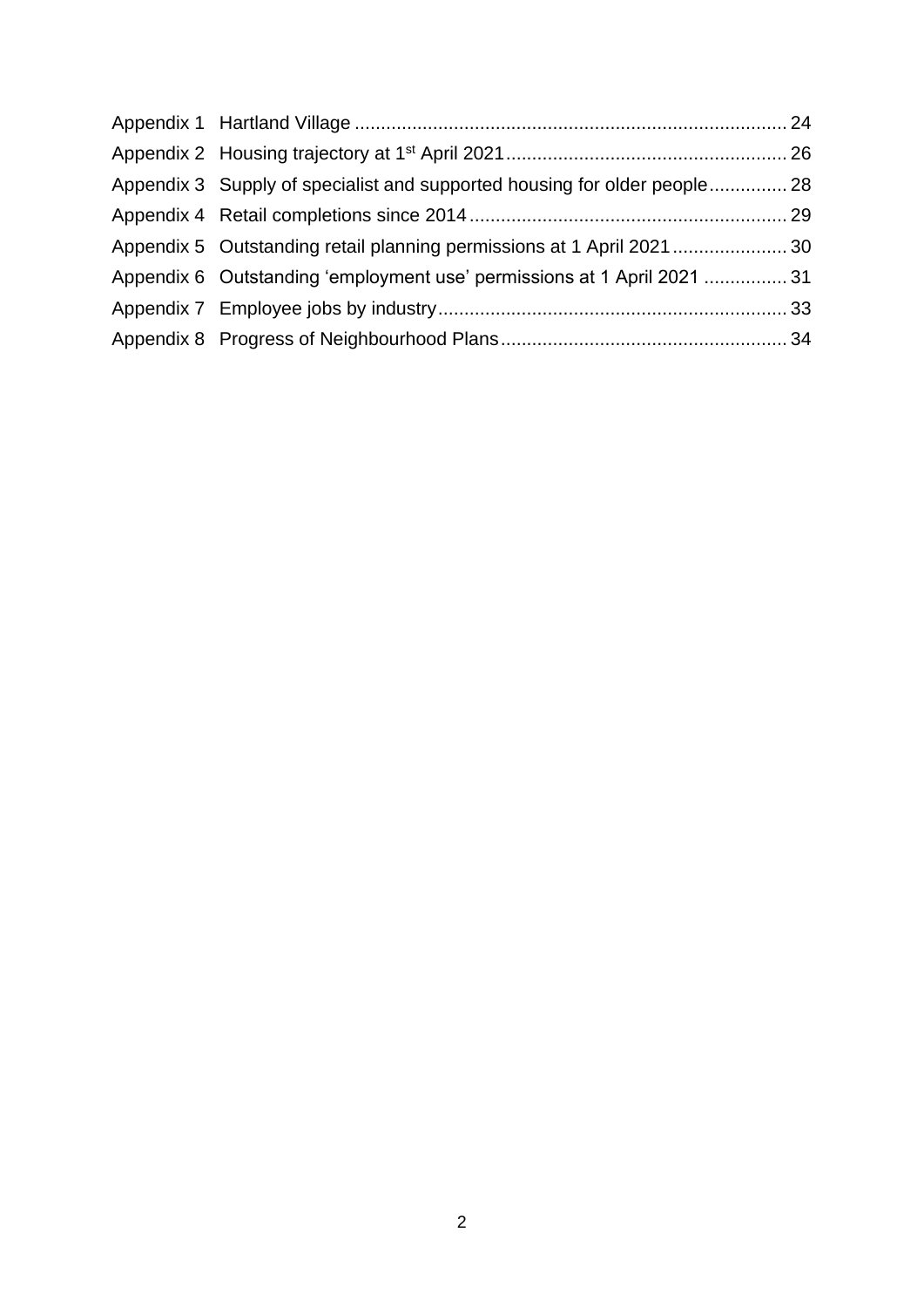## <span id="page-3-0"></span>**1.0 Introduction**

- 1.1 This report monitors the implementation of policies in the Hart Local Plan [\(Strategy and Sites\) 2032](https://www.hart.gov.uk/sites/default/files/4_The_Council/Policies_and_published_documents/Planning_policy/Hart%20LPS%26S.pdf) (HLP32) adopted April 2020. It also provides updates on new local plan policies, neighbourhood plans, the duty to cooperate and a proposed community infrastructure levy. It covers the period 1<sup>st</sup> April 2020 to 31<sup>st</sup> March 2021, unless otherwise stated.
- 1.2 2020/21 was severely affected by the Covid 19 pandemic and consequent lockdowns, the first of which started in March 2020. Aside from the more tragic consequences of the pandemic, there were also severe impacts on the economy. Unemployment rose and many businesses struggled. Many shops and other high street services temporarily closed, and construction sites were paused.
- 1.3 The Council's priority was on Covid response: helping prevent the spread of the virus, providing and co-ordinating support for communities, and distributing grants to businesses. Its other priority was on Covid recovery: helping rebuild, restore, and rehabilitate the community. This included support to help people into work, to help local businesses and bring people back into town and village centres.
- 1.4 The Council itself had to adjust its ways of working, which included 'virtual' Council meetings. The Hart Local Plan (Strategy and Sites) 2032 was adopted at the Council's first virtual meeting in April 2020.
- 1.5 The pandemic has had lasting impacts on society, for example the increase in home/remote working, and how we choose to shop, with more activity going on-line. A reduced need to travel could have a positive impact on climate change. It could also alter the demand for different types of workspace in different locations, and it could affect the type of housing we need, and where we want to live.
- 1.6 Climate change is another major driver for policy and action going forward. In April 2021 the Council declared a Climate Change Emergency. It pledged to make Hart District carbon neutral by 2040, and sooner than that, by 2035, for areas under the Council's direct control. Subsequent work in terms of planning policy and development management relating to this will be reported in the next AMR for 2021/22.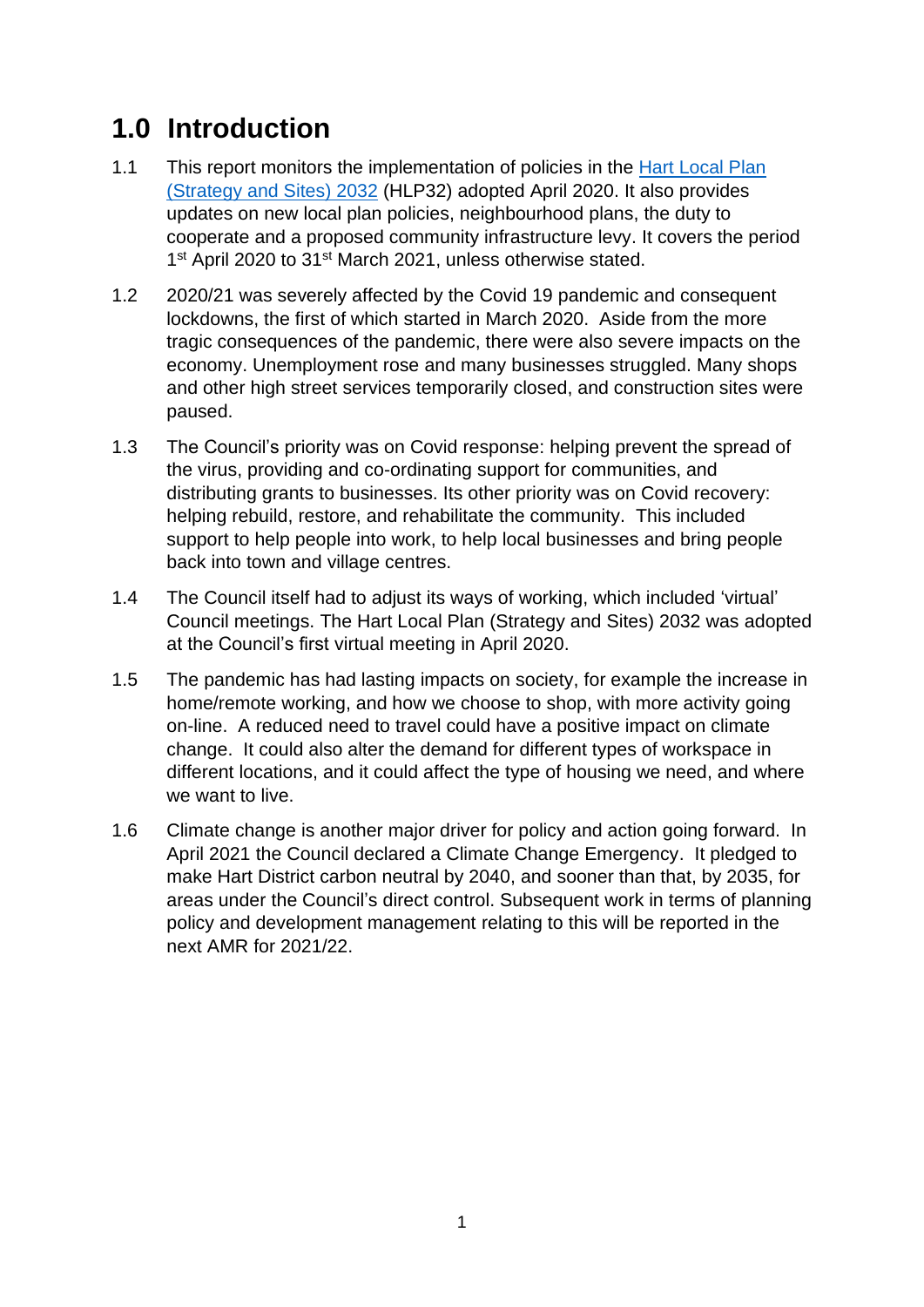## <span id="page-4-0"></span>**2.0 Housing**

2.1 The HLP32 contains polices which aim to deliver the right number of homes, of the right type, in the right place, at the right time. This includes affordable homes and accommodation that meets particular needs, such as specialist accommodation for the elderly and self-build plots.

#### <span id="page-4-1"></span>**Housing delivery**

- 2.2 Policy SS1 requires 7,614 homes to be built between 2014 and 2032 an average of 423 new homes each year.
- 2.3 Table 1 shows the net number of new homes built in Hart since the start of the plan period.

| Year    | <b>Local Plan</b><br><b>Housing Requirement</b> | <b>Dwelling Completions (net)</b> |  |  |
|---------|-------------------------------------------------|-----------------------------------|--|--|
| 2014/15 | 423                                             | 338                               |  |  |
| 2015/16 | 423                                             | 705                               |  |  |
| 2016/17 | 423                                             | 623                               |  |  |
| 2017/18 | 423                                             | 551                               |  |  |
| 2018/19 | 423                                             | 608                               |  |  |
| 2019/20 | 423                                             | 607                               |  |  |
| 2020/21 | 423                                             | 581                               |  |  |
| Total   | 2,961                                           | 4,013                             |  |  |

#### **Table 1: Annual dwelling completions (net)**

2.4 Between 2014 and 2021, on average 573 new homes (net) have been built each year, exceeding the requirement for that period by 1,052 homes.

#### <span id="page-4-2"></span>**Brownfield Land**

- 2.5 The Council's preference is for homes to be built on brownfield land and to protect the countryside. A brownfield register, and an accompanying report is available at [Brownfield Land Register](https://www.hart.gov.uk/brownfield-land-register) | Hart District Council.
- 2.6 A key brownfield site in Hart is Hartland Village, allocated under Policy SS2 of the HLP32. Details of delivery at Hartland Village are set out at Appendix 1.
- 2.7 Table 2 shows numbers of homes built on previously-developed land since the start of the plan period.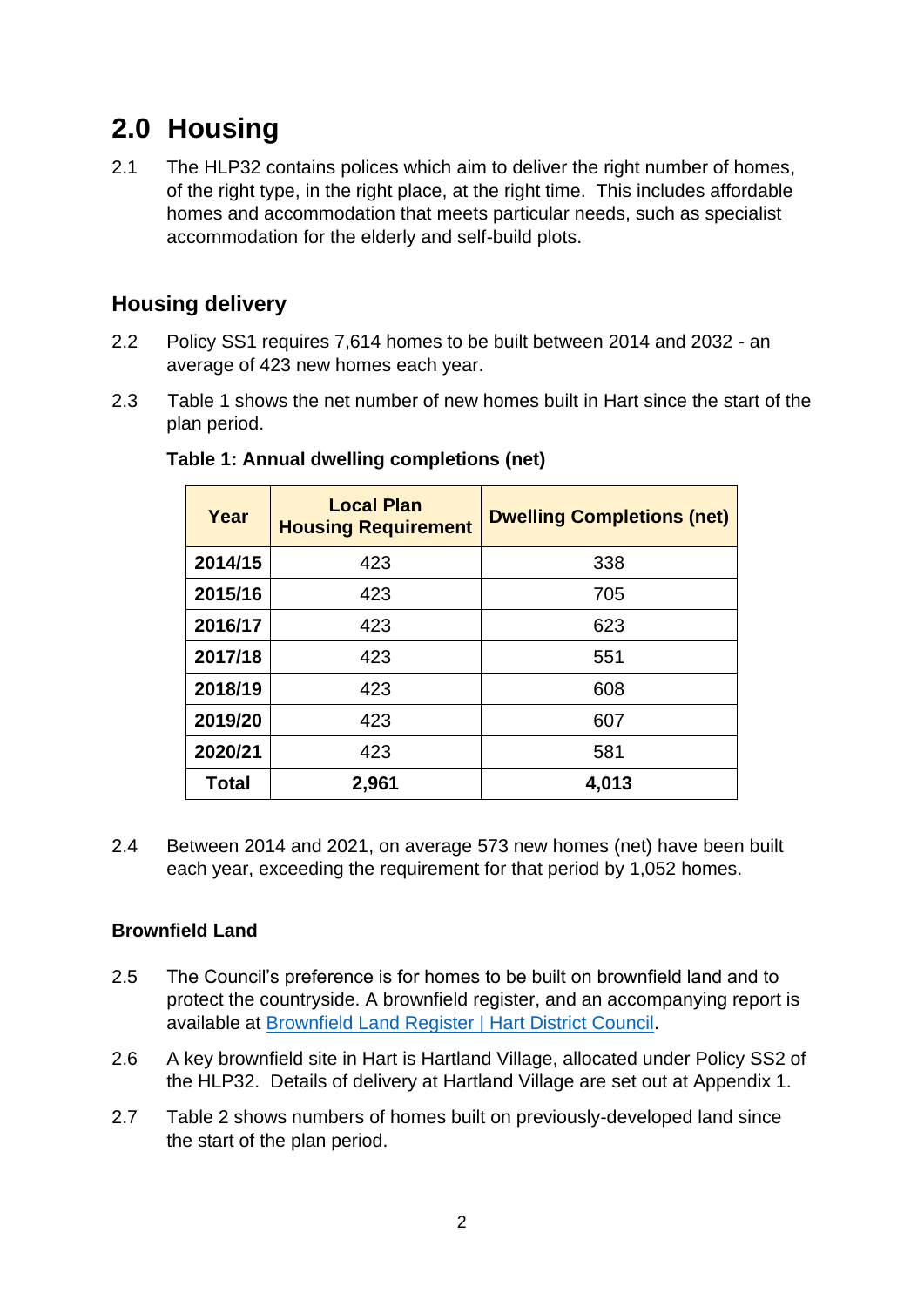| Year         | <b>Dwelling</b><br>completions (net) | <b>Completions on previously-</b><br>developed land | % of completions on<br>previously-developed land |
|--------------|--------------------------------------|-----------------------------------------------------|--------------------------------------------------|
| 2014-15      | 338                                  | 228                                                 | 67%                                              |
| 2015-16      | 705                                  | 507                                                 | 72%                                              |
| 2016-17      | 623                                  | 295                                                 | 47%                                              |
| 2017-18      | 551                                  | 346                                                 | 63%                                              |
| 2018-19      | 608                                  | 348                                                 | 57%                                              |
| 2019-20      | 607                                  | 238                                                 | 39%                                              |
| 2020-21      | 581                                  | 392                                                 | 67%                                              |
| <b>Total</b> | 4,013                                | 2,654                                               | 66%                                              |

#### **Table 2: Dwelling built on previously developed land**

#### <span id="page-5-0"></span>**Housing Delivery Test**

- 2.8 The [Housing Delivery Test](https://www.gov.uk/government/publications/housing-delivery-test-2020-measurement) compares housing delivery over the previous 3 years against the number of homes required over the same period<sup>1</sup>. A score of over 95% is the benchmark for adequate performance where no remedial actions are deemed necessary.
- 2.9 The 2020 Housing Delivery Test Measurement for Hart was 201%, which covered 2017/18, 2018/19 and 2019/20. For the 2020 measurement the Government compared three years of completions against the number required for 2 years and 11 months. This made it slightly easier to pass the test, to account for disruption to housing delivery caused by the Covid 19 pandemic.

#### <span id="page-5-1"></span>**Five-Year Housing Land Supply**

- 2.10 The Council publishes a separate Five-Year Housing Land Supply Position Statement each year. At 1<sup>st</sup> April 2021 Hart has 10.4 years of housing land supply. For more information, please refer to the Five Year Housing Land [Supply Position Statement.](https://www.hart.gov.uk/sites/default/files/4_The_Council/Policies_and_published_documents/Planning_policy/Five%20Year%20Housing%20Supply%20Position%20Statement%20at%20April%202021.pdf)
- 2.11 A housing trajectory for the plan period is at Appendix 1 of this report. A surplus of approximately 360 homes is predicted by the end of the plan period. The details behind that trajectory (sites, windfall allowance etc.) are all set out in the Five-Year Housing Land Supply Position Statement<sup>2</sup> and not duplicated within this document.

<sup>1</sup> Divide the net number of homes built over the previous three years by the total number of homes required over the same period

<sup>2</sup> Available at [Evidence base | Hart District Council](https://www.hart.gov.uk/Evidence-base)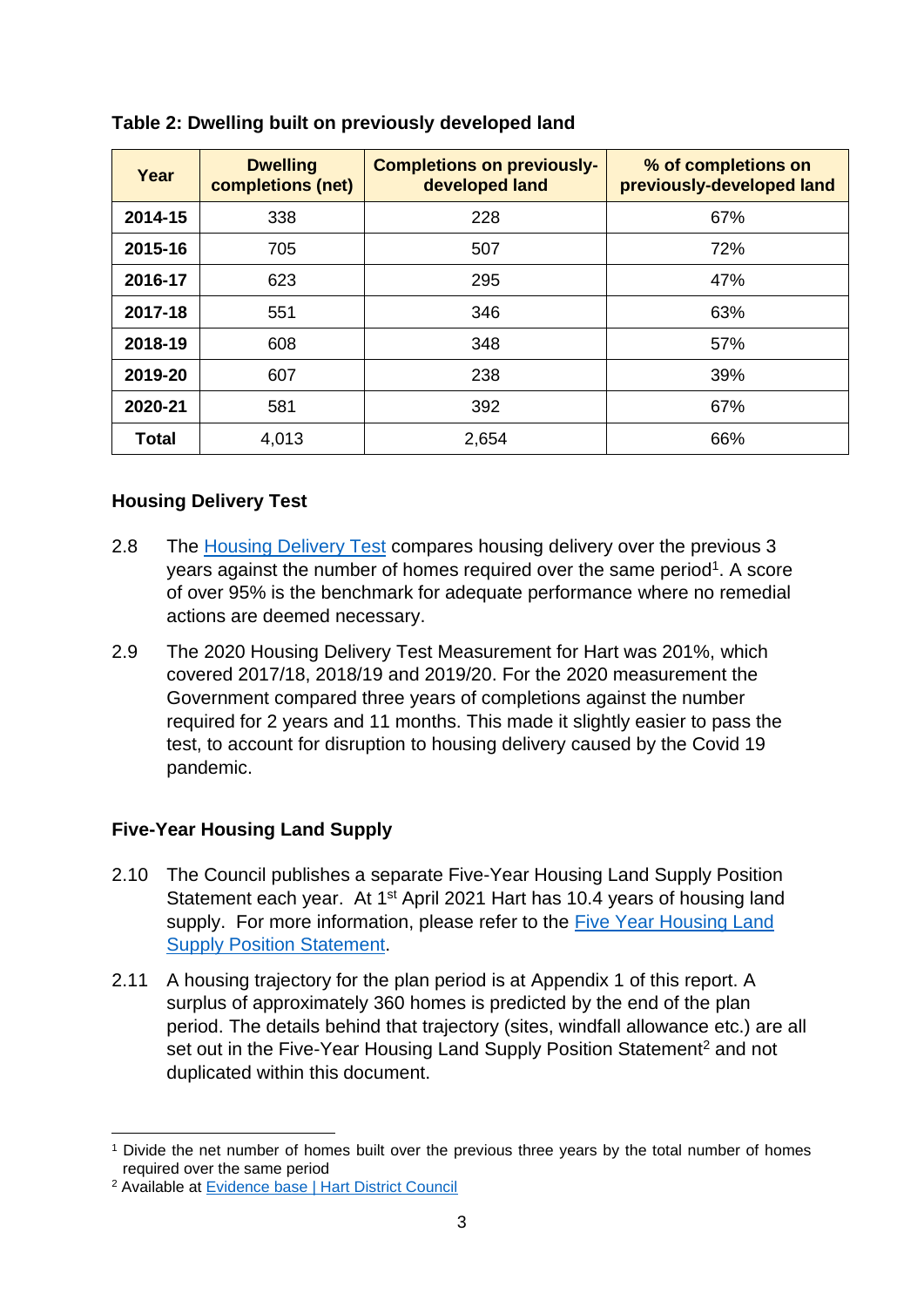### <span id="page-6-0"></span>**Affordable Housing**

#### <span id="page-6-1"></span>**Affordable housing completions**

- 2.12 Affordable housing is a key priority. Policy H2 requires 40% of homes on major sites<sup>3</sup> to be affordable. Policy H3 supports rural exceptions sites where new affordable housing to meet local needs can be justified outside settlement boundaries.
- 2.13 Table 3 sets out affordable housing delivery since the start of the plan period.

| Year         | <b>Total homes</b><br>completed (net) | <b>Affordable homes</b><br>completed (net) |  |
|--------------|---------------------------------------|--------------------------------------------|--|
| 2014/15      | 338                                   | 70                                         |  |
| 2015/16      | 705                                   | 155                                        |  |
| 2016/17      | 623                                   | 131                                        |  |
| 2017/18      | 551                                   | 152                                        |  |
| 2018/19      | 608                                   | 118                                        |  |
| 2019/20      | 224<br>607                            |                                            |  |
| 2020/21      | 581                                   | 106                                        |  |
| <b>Total</b> | 4,013                                 | 956                                        |  |

#### **Table 3: Affordable homes completed (net)**

#### <span id="page-6-2"></span>**New Permissions with Affordable Housing Provision**

- 2.14 During 2020/21there were two applications in which affordable homes were secured under Policy H2:
	- **Land North of Netherhouse Copse, Fleet** (16/01651/OUT). In August 2020, an affordable housing plan was agreed with the developers securing the provision of 169 affordable homes (110 affordable rent, 59 shared ownership, in accordance with the 65%/35% tenure split). In addition, a financial contribution of £24,500 was made by the developers for off-site affordable housing.
	- **Hartland Village** In November 2020, a Reserved Matters application for Phase 2 of was given consent. This will provide 26 affordable rented homes and 16 shared ownership homes during this phase which comprises 132 dwellings. Across the site a whole, 20% of the 1,500 homes will be affordable.

<sup>&</sup>lt;sup>3</sup> Sites of 10 or more homes, or sites greater in area than 0.5 hectares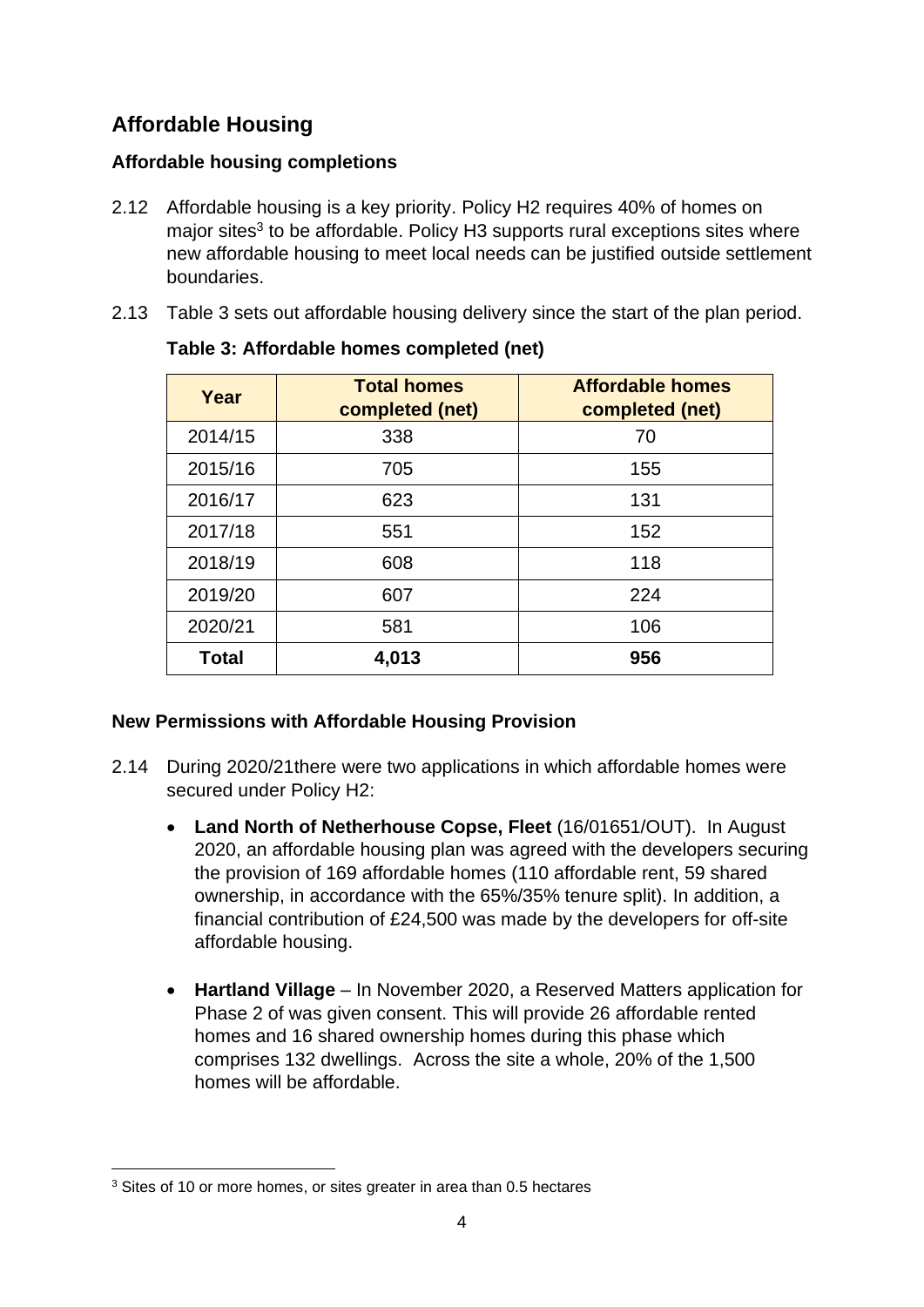#### <span id="page-7-0"></span>**Rural Exception Sites**

- 2.15 Policy H3 gives supports the delivery of affordable housing in rural areas through Rural Exception Sites. These sites are small-scale designed to meet purely local needs.
- 2.16 During the monitoring period, a new Rural Exception Site was granted permission at Roughs Cottage, North Warnborough (19/01749/FUL). This site is entirely affordable, providing 12 homes, of which 9 are affordable rent and 3 are shared ownership.

#### <span id="page-7-1"></span>**Dwelling Mix**

- 2.17 Policy H1 requires an appropriate mix of dwelling types and sizes having regard to the most up to date evidence on housing needs, and the size, location and characteristics of the site and surroundings.
- 2.18 The [Strategic Housing Market Assessment \(SHMA\)](https://www.hart.gov.uk/sites/default/files/4_The_Council/Policies_and_published_documents/Planning_policy/HRSH%20SHMA%20Main%20Report%20Final%20161125.pdf) 2016 identified the following mix of market homes needed across the study area comprising Hart, Rushmoor and Surrey Heath:

7% 1-bed; 28% 2-bed; 44% 3-bed; 21% 4-bed

2.19 Table 4 sets out the mix of market housing delivered in Hart since 2014.

**Table 4: Market housing dwelling mix**

| <b>Dwelling</b><br>size | <b>SHMA</b><br>target | 5<br>2014/1 | ဖ<br>57<br>201 | 6/17<br>201 | $\infty$<br>2017/1 | ၜ<br>2018/1 | 9/20<br>201 | 2020/21 | <b>Total</b> |
|-------------------------|-----------------------|-------------|----------------|-------------|--------------------|-------------|-------------|---------|--------------|
| 1 bed                   | 7%                    | 18%         | 24%            | 11%         | 21%                | 27%         | 7%          | 29%     | 20%          |
| 2 bed                   | 28%                   | 17%         | 33%            | 23%         | 27%                | 37%         | 23%         | 30%     | 28%          |
| 3 bed                   | 44%                   | 30%         | 21%            | 37%         | 25%                | 18%         | 44%         | 23%     | 28%          |
| 4 bed                   | 21%                   | 25%         | 18%            | 25%         | 19%                | 15%         | 18%         | 14%     | 19%          |
| $5+$ bed                | No target             | 10%         | 3%             | 4%          | 8%                 | 4%          | 8%          | 4%      | 6%           |

- 2.20 The data suggests more 1-bed properties and fewer 3 bed properties have been completed than might be expected. This is most likely due to permitted development rights for office to residential conversions, and the inclusion of C3 specialist accommodation for the elderly in these figures (such as Extra Care schemes).
- 2.21 Comparing the sizes of dwellings delivered against the SHMA mix is helpful to a degree, but the SHMA mix is indicative for the Hart, Rushmoor, Surrey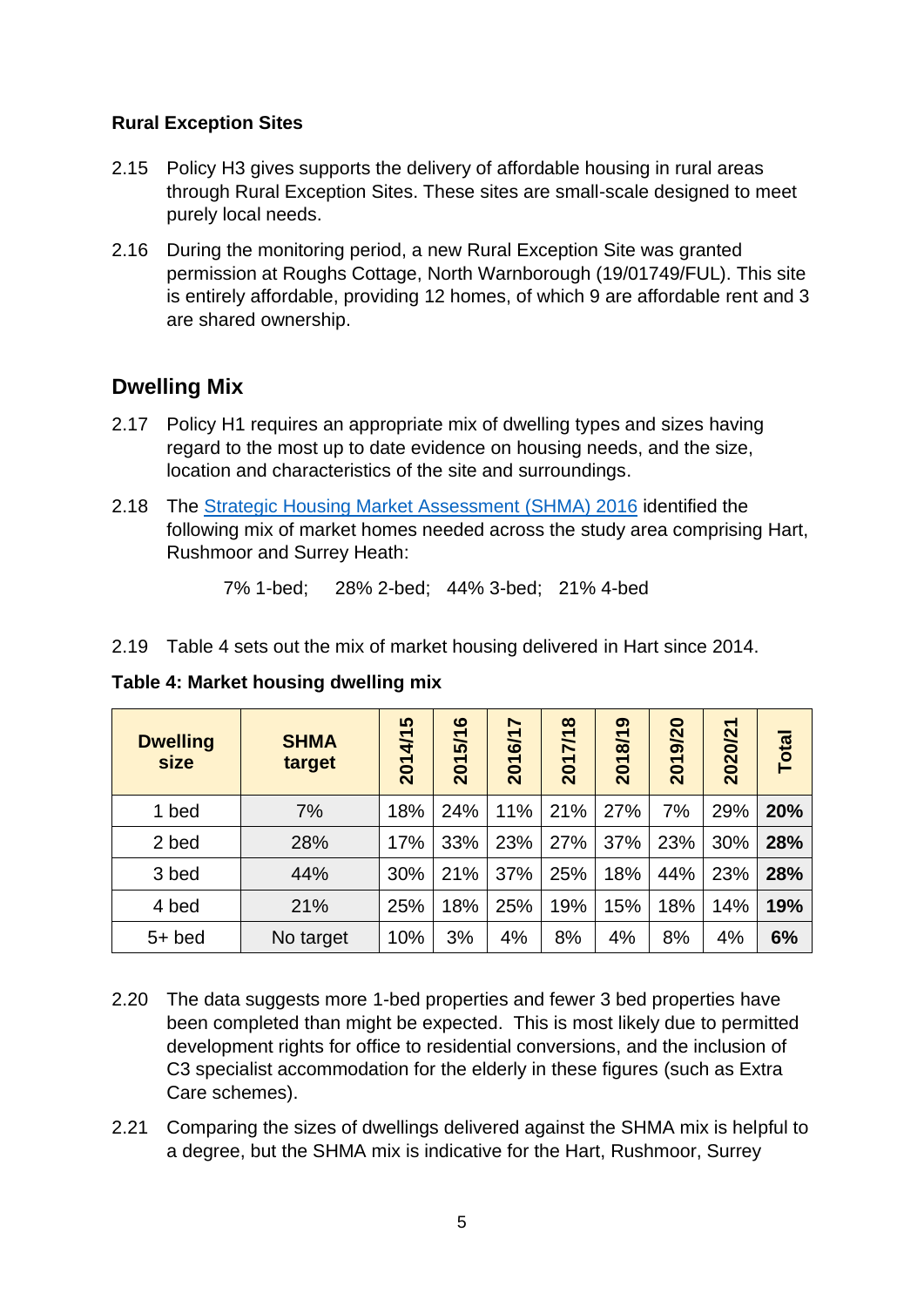Heath area as a whole, and site-specific factors will often influence the most appropriate mix on any given site.

#### <span id="page-8-0"></span>**Specialist and Supported Housing**

- 2.22 Previous editions of the AMR have compared delivery of older persons specialist accommodation against the assessment of need published in the 2016 SHMA. However, in 2021 the Council commissioned new work to provide more up to date advice on the need for specialist accommodation for older people<sup>4</sup>.
- 2.23 The consultants (Housing LIN) identified a decrease in need for C2 residential care and nursing care accommodation, and Housing for Older People (C3 sheltered and enhanced sheltered housing) compared to the SHMA targets. It also found that an increase of provision of C3 extra care housing was needed to meet the projected growth demand by 2035. For full details please see the full [Housing LIN Report.](https://www.hart.gov.uk/sites/default/files/4_The_Council/Policies_and_published_documents/Planning_policy/Hart%20District%20Council%20SHMA%20Older%20Persons%20housing%20need%20review%20June%202021.pdf)
- 2.24 Table 5 shows the revised levels of need using the 2021 update by Housing LIN (columns B,C and D). It also factors in new supply since the base date of March 2020, updated to 8<sup>th</sup> September 2021 (Column E). For details of the new supply see Appendix 3.

| A                                                | B                                        | C                                        | D                                        | E.                                                                                  | F                                     | G                                     | H                                     |
|--------------------------------------------------|------------------------------------------|------------------------------------------|------------------------------------------|-------------------------------------------------------------------------------------|---------------------------------------|---------------------------------------|---------------------------------------|
| Housing/<br>accommodation<br>type                | <b>Net</b><br>need<br>2020<br>to<br>2025 | <b>Net</b><br>need<br>2020<br>to<br>2030 | <b>Net</b><br>need<br>2020<br>to<br>2035 | <b>New</b><br><b>Supply</b><br><b>March 2020</b><br>to 8 <sup>th</sup> Sept<br>2021 | <b>Updated</b><br>net need<br>to 2025 | <b>Updated</b><br>net need<br>to 2030 | <b>Updated</b><br>net need<br>to 2035 |
| Housing for Older<br>People <sup>5</sup> (units) | 128                                      | 286                                      | 431                                      | 87                                                                                  | 41                                    | 199                                   | 344                                   |
| Housing with Care <sup>6</sup>                   | 100                                      | 155                                      | 217                                      | 68                                                                                  | 32                                    | 87                                    | 149                                   |
| Residential / Nursing<br>care (bedspaces) $7$    | 149                                      | 215                                      | 290                                      | 130                                                                                 | 19                                    | 85                                    | 160                                   |

#### **Table 5: Older persons' housing need up to 2035**

2.25 During the monitoring period the only change to either C2 or C3 older person's accommodation in Hart was the demolition of the existing care home at Fleetwood Lodge, Fleet (20/00418/FUL) leading to the loss of 44 C2

<sup>4</sup> Available at [Hart District Council SHMA Older Persons](https://www.hart.gov.uk/sites/default/files/4_The_Council/Policies_and_published_documents/Planning_policy/Hart%20District%20Council%20SHMA%20Older%20Persons%20housing%20need%20review%20June%202021.pdf) housing need review June 2021.pdf

<sup>&</sup>lt;sup>5</sup> Alternatively referred to as sheltered and enhanced sheltered.

<sup>6</sup> Sometimes referred to as Extra Care

<sup>7</sup> Due to challenges in distinguishing between C2 residential care and nursing care in new developments these figures have been combined.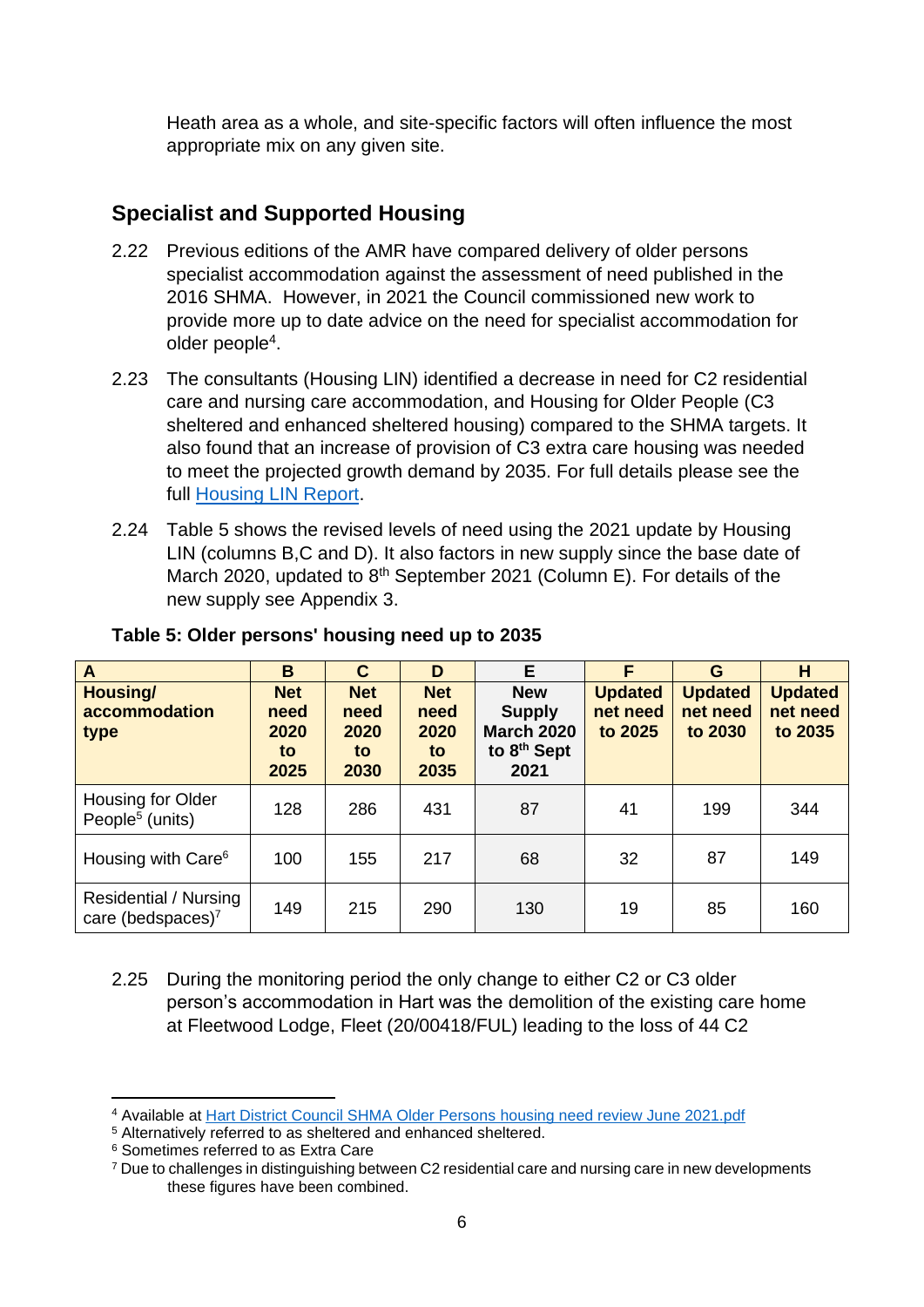residential care and nursing care beds. This is part of a redevelopment of the site which will provide a new 60 bedroom C2 care home on completion.

#### <span id="page-9-0"></span>**Accommodation for Travellers**

- 2.26 Policy H5 sets criteria against which planning applications will be judged. It does not contain any figures on the need on the need for plots or pitches.
- 2.27 An updated Gypsy and Traveller Accommodation Assessment (GTAA) was published in March 2020. A call for sites was held between August– December 2019 although it did not generate any suitable site options. Covid 19 then put a halt to further work at that time.
- 2.28 Rather than prepare a separate Traveller Sites DPD it is now considered more effective to plan for traveller accommodation needs as part of the next local plan.
- 2.29 During the monitoring year a planning application (18/00571/FUL) for 1 pitch on land adjacent to White Lion Antiques, Hartford Bridge, London Road Hartley Wintney was dismissed on appeal in November 2020 on the basis that it would harm the setting of the listed building and the character and appearance of the landscape.

#### <span id="page-9-1"></span>**Self and Custom Build**

- 2.30 Self-build refers to an individual or association of individuals seeking to organise the design and construction of their own homes. Custom-building can refer to an individual working alongside a developer to construct their own homes.
- 2.31 Policy H1 requires that "on sites of 20 or more dwellings, 5% of plots are for self and custom build homes, subject to site suitability and the need shown on the self and custom build register".
- 2.32 During 2020/21 no permissions were granted for sites of 20 or more homes where the policy requirement would be triggered. However, there is self and custom build activity in Hart. Five of the homes granted permission during the 2020/21 monitoring year (April 2020 to March 2021) were self and custom build, and nine more in the previous year.
- 2.33 The Self-build and Custom Housebuilding Act 2015 requires local planning authorities to keep a register of individuals and associations of individuals who wish to acquire serviced plots of land to bring forward self-build and custom housebuilding projects.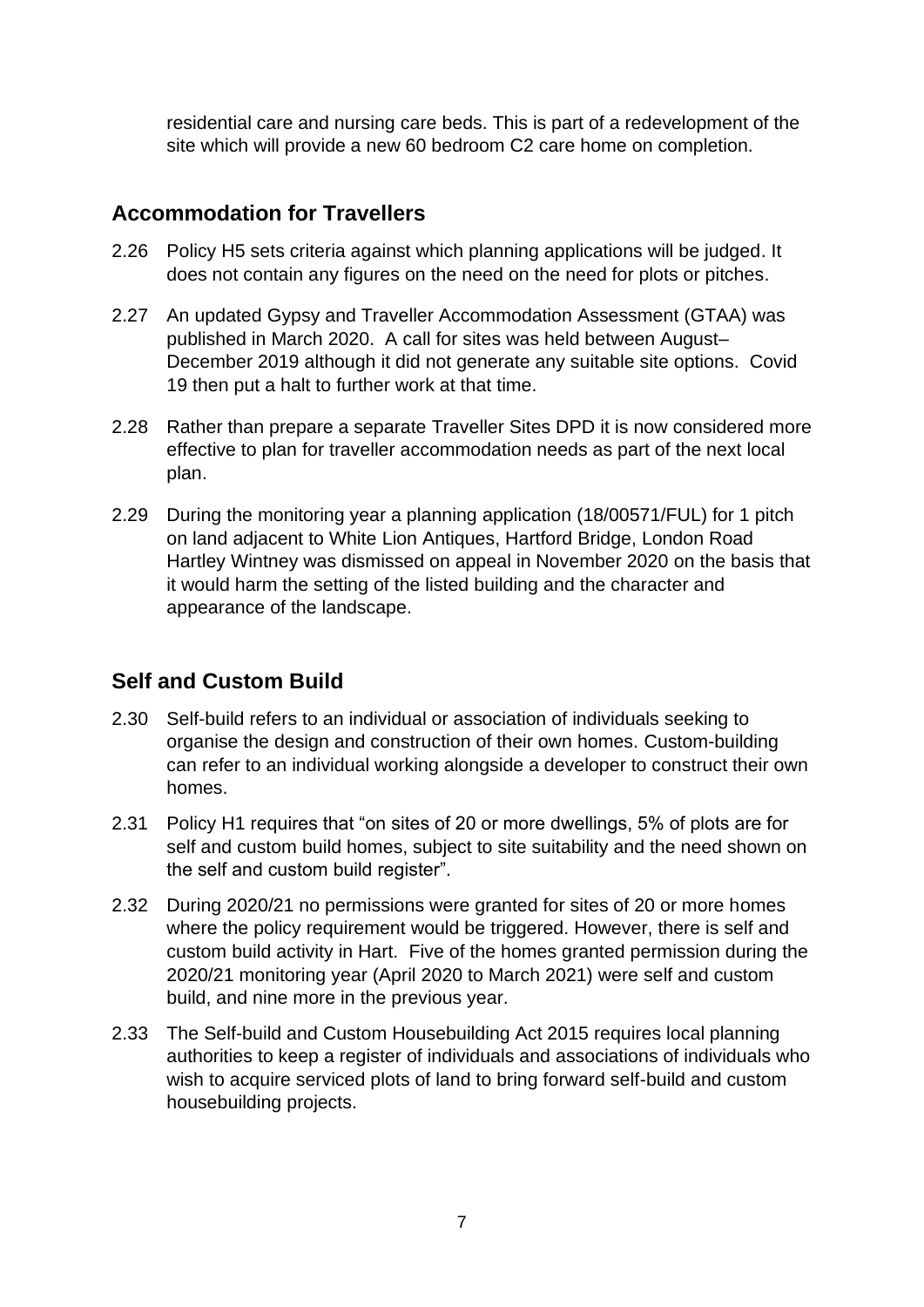- 2.34 The Register is divided into two parts $8$ :
	- **Part 1** comprises local demand for plots. Applicants must meet all eligibility criteria including a local connection test.
	- **Part 2** comprises all other demand. Applicants must meet all eligibility criteria except for the local connection test.
- 2.35 At the end of the base period 31 October 2020 to 30 October 2021 there were 12 individuals, 2 associations on Part 1 of the register and no individuals or associations on Part 2. Also see [Self Build & Custom Housebuilding Register |](https://www.hart.gov.uk/self-build-custom-housebuilding-register)  [Hart District Council.](https://www.hart.gov.uk/self-build-custom-housebuilding-register)

<sup>&</sup>lt;sup>8</sup> From October 2015 to April 2018 the Council operated a basic expression of interest register with no eligibility criteria and so the register was not divided into Part 1 and Part 2. On 20 April 2018, the Council introduced eligibility criteria, a fee to join or remain on the register and an updated application form. All existing entrants were invited to reapply if they wished to remain on the register.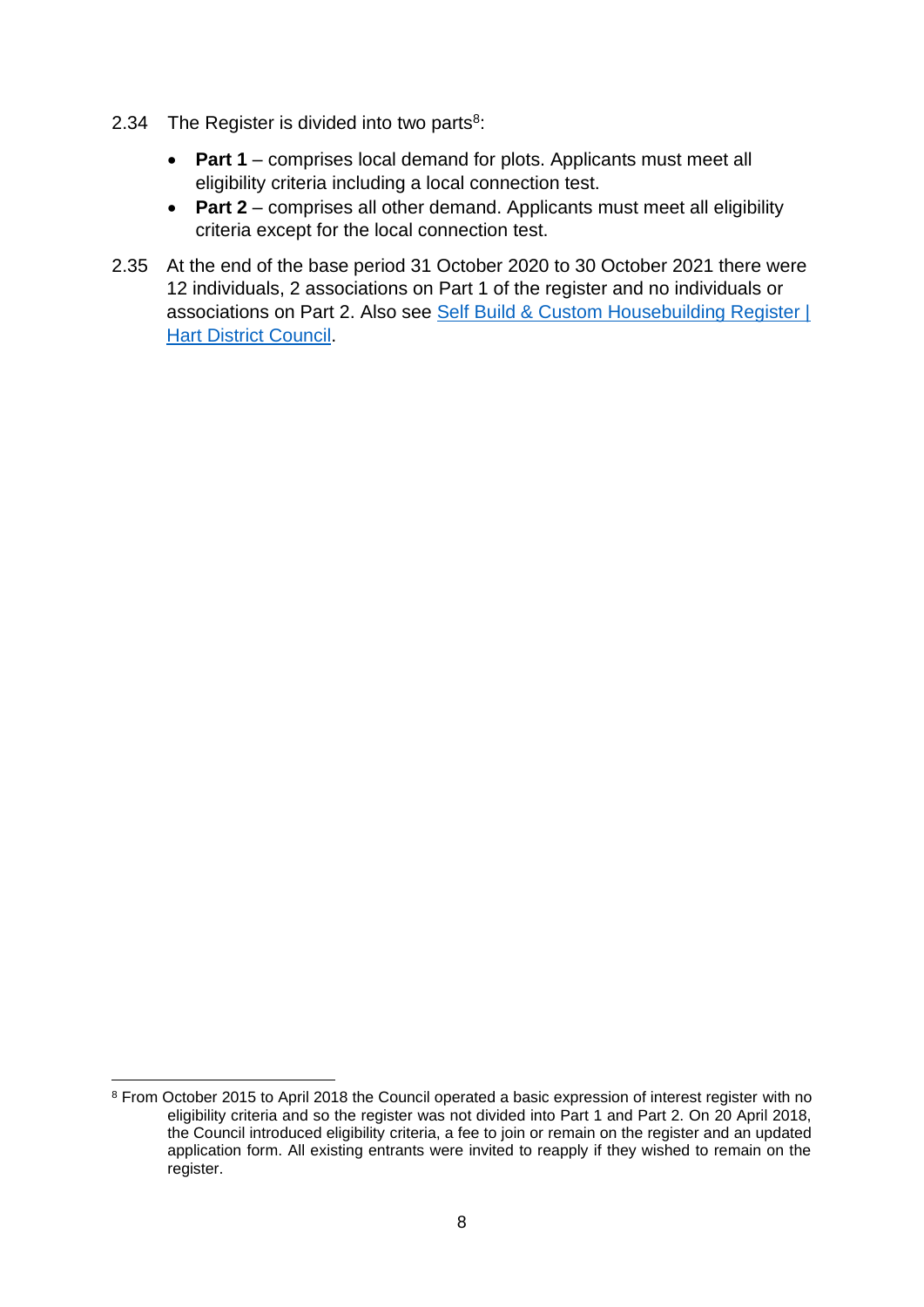## <span id="page-11-0"></span>**3.0 Economy and employment**

3.1 The HLP32 contains policies to promote the vitality and viability of town and village centres, and to ensure an adequate supply of employment land to promote economic growth. The Council is also implementing a broader [Economic Strategy and Action Plan](https://www.hart.gov.uk/strategic-projects-council) providing support businesses and aiming to attract inward investment. There is also work taking place around employment and skills, to help local people into local jobs particularly in light of the covid pandemic.

#### <span id="page-11-1"></span>**Town and Village Centres**

- 3.2 Policy SS1 of the Hart Local Plan 2032 supports the provision of 5,900m<sup>2</sup> of net additional convenience retail floorspace and 3,960m<sup>2</sup> of net additional comparison floorspace over the plan period, the majority to be focussed in Fleet.
- 3.3 During 2020/21 no new retail developments were completed. However, since 2014 there has been an additional 5,168m<sup>2</sup> of net A1 retail floorspace provided within the district (see Appendix 4), and several schemes have planning permission amounting to  $10,792m^2$  (see Appendix 5). These include new supermarkets at Hook (north side of London Road), the former Virtu site in Church Crookham where construction has started, and at Hartland Village where early phases of development are underway.
- 3.4 In light of the covid pandemic, and concerns over the future of our high streets, the Council engaged with the town and parish councils for the main settlements to encourage the preparation of town/village centre action plans. These action plans are designed to encourage people back into town/village centres and can cover a range of matters. Odiham Parish Council prepared such a plan during 2021 which was put out to consultation November/ December 2021.

#### <span id="page-11-2"></span>**Hotels**

3.5 At 31st March 2021, a 33-bedroom hotel annexe at Highfield Park, Heckfield had been completed (18/01002/FUL), and a 71-bedroom hotel was under construction within Fleet town centre (18/00574/FUL). There was outstanding planning permission for three other schemes: Wintney Court, Hartley Wintney for 16 bedrooms (17/00596); 28 bedroom hotel extension at Fleet Services southbound (17/02549/FUL); and 85 bedroom hotel at Providence House, Hook (18/01181/FUL).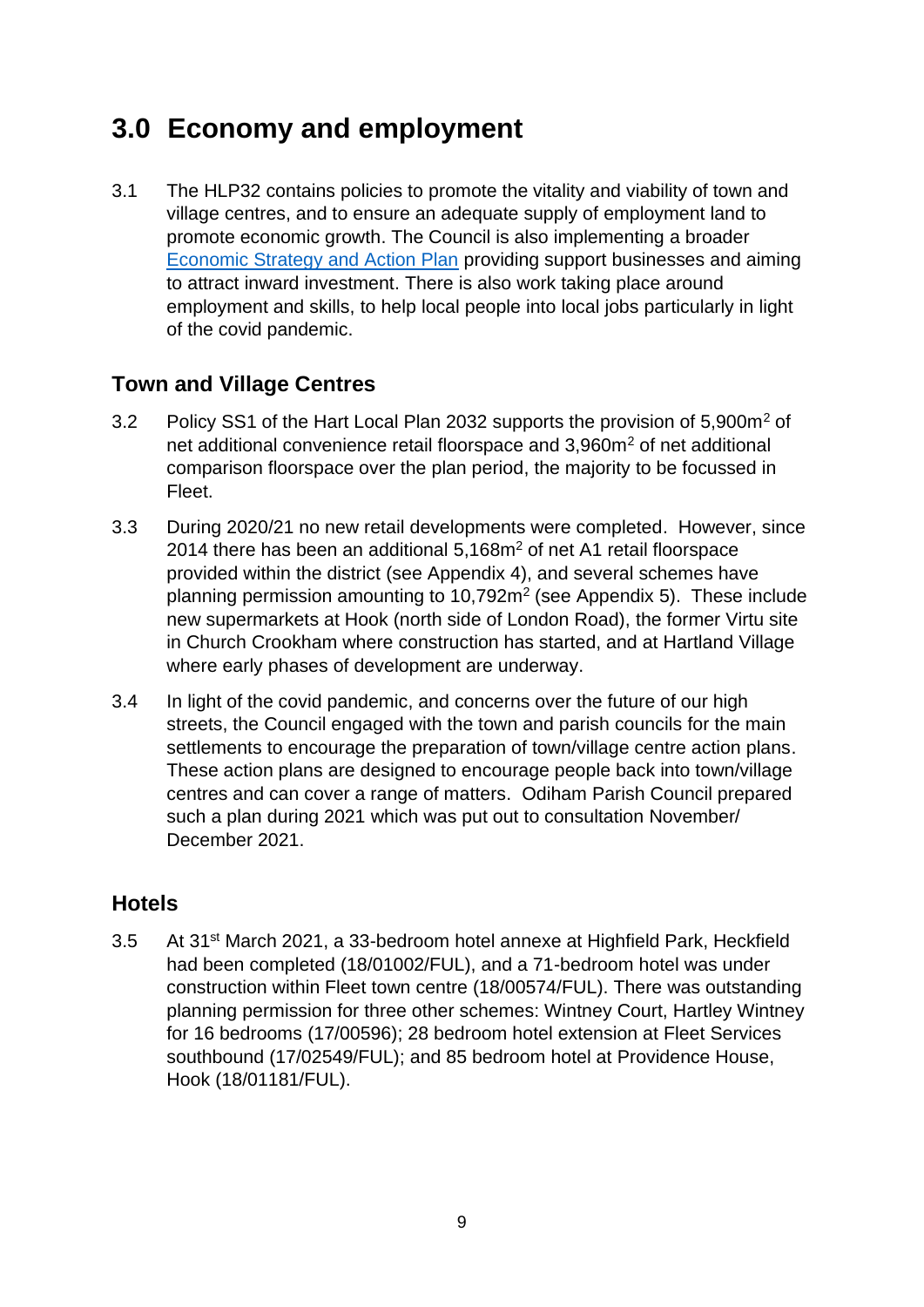#### <span id="page-12-0"></span>**Employment land and premises**

- 3.6 Policy ED2 seeks to protect the portfolio of employment land and premises in Hart to help retain existing and attract new businesses. Strategic and locally important employment sites are specifically identified for protection and currently benefit from an [Article 4 direction](https://www.hart.gov.uk/article-4-direction-employment-land) (which took effect in 6 May 2019) removing permitted development rights for office to residential conversion. Policy ED3 promotes the rural economy and allows development in the countryside subject to strict criteria.
- 3.7 Table 6 shows the changes to B use class employment since 2015.

| Employment floorspace – net change (sq m) |         |           |          |           |          |          |              |
|-------------------------------------------|---------|-----------|----------|-----------|----------|----------|--------------|
|                                           | 2015/16 | 2016/17   | 2017/18  | 2018/19   | 2019/20  | 2020/21  | <b>Total</b> |
| <b>Offices</b>                            | 700     | $-13,092$ | $-2,316$ | $-31,392$ | $-4,694$ | $-813$   | $-51,732$    |
| Research and<br>development               | 0       | 0         | 0        | 0         | 0        | $-6,033$ | $-6,033$     |
| Light Industry                            | 0       | 0         | 281      | 113       | 0        | 0        | 394          |
| General<br>industry                       | 0       | $-100$    | 0        | 0         | 0        | 0        | $-100$       |
| Storage and<br>distribution               | 0       | 1,080     | 17,967   | 9,070     | $-6,459$ | 0        | 21,658       |

#### **Table 6 Changes to employment floorspace 2015-2021**

- 3.8 The loss of offices since 2015 is in part due to the rise of office to residential conversions through permitted development rights. At the same time, B8 storage and distribution floorspace increased by 21,658m<sup>2</sup>.
- 3.9 During the monitoring year no employment land was lost at strategic or locally important employment sites.
- 3.10 There was one loss of office space  $(813m<sup>2</sup>)$  to residential through prior approval at Priors Corner, Dunleys Hill, North Warnborough (19/00842/PRIOR). This location is not in a strategic or locally important employment area and not covered by an Article 4 Direction.
- 3.11 The loss of 6,033m<sup>2</sup> Research and Development relates to the former Vertu site, Beacon Hill Road, Church Crookham (19/01867/REM) which has been demolished. However this will be replaced with 4,246m<sup>2</sup> of modern business/industrial units plus a supermarket. Immediately adjacent to this site, 10 new industrial units  $(5,122 \text{ m}^2)$  is being provided on the Martin Lines site (19/00428/REM).
- 3.12 Permission was also granted in December 2020 for the demolition of an existing office building on Ancells Business Park and its replacement with new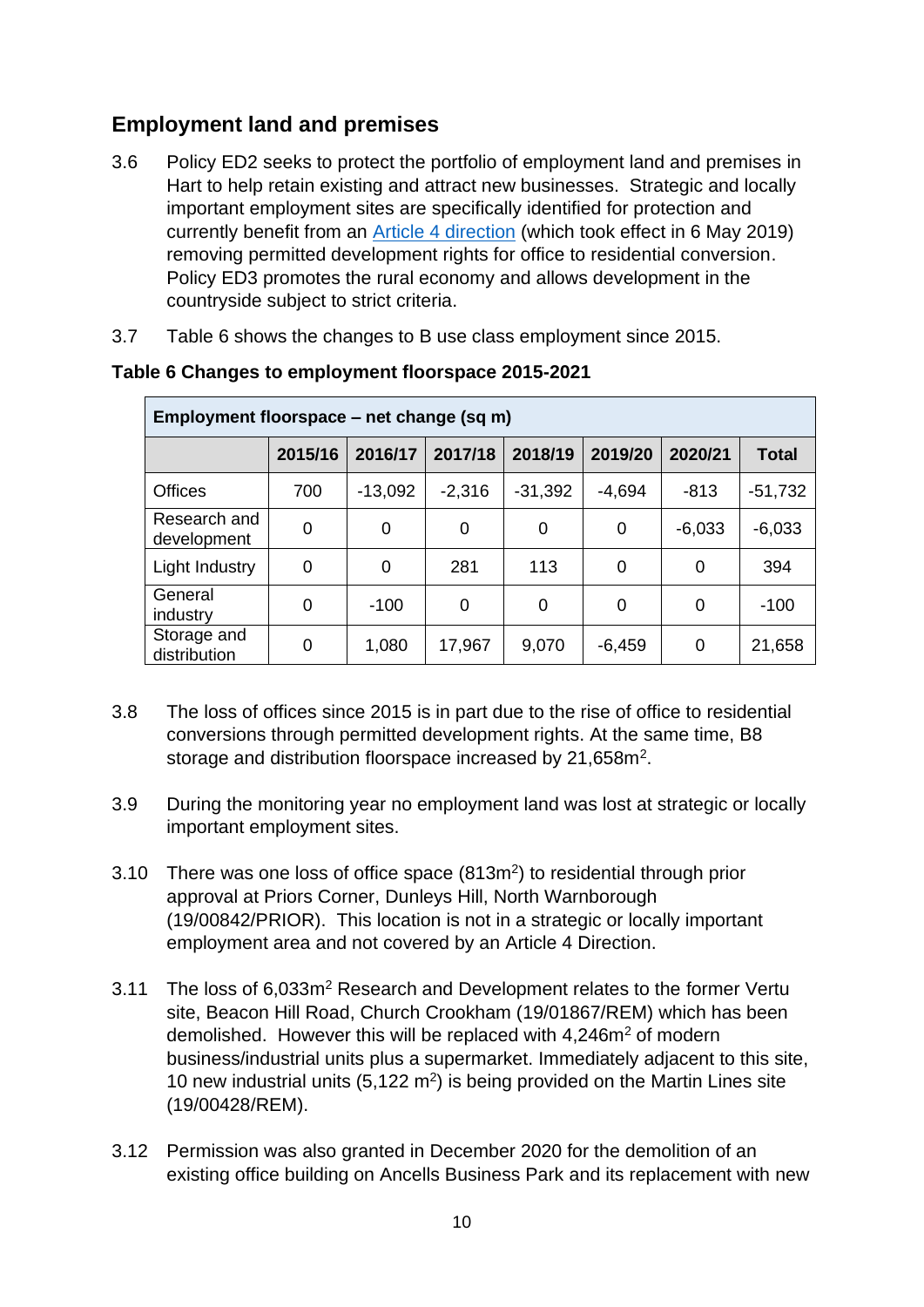industrial units for flexible uses falling within Research and Development (Use Class E(g)(ii)), light industry (Use Class E(g)(iii)), general industry (Use Class B2) and storage and distribution (Use Class B8) with ancillary offices.

3.13 A full list of outstanding 'employment use' permissions is at Appendix 6.

#### <span id="page-13-0"></span>**Employment and Skills**

- 3.14 The following information is drawn from the NOMIS website $9$ :
	- From 2009 the number of jobs in Hart<sup>10</sup> (employees, self-employed, government supported trainees and HM Forces) rose steadily from 41,000 to a peak of 53,000 in 2015 before gradually returning to the 41,000 figure in 2020.
	- Of the total jobs in the district 34,000 are employee jobs<sup>11</sup> (22,000 full time, 12,000 part time). There were 37,000 employee jobs in 2018 and 2019, and 38,000 employee jobs in 2015, 2016 and 2017.
	- Appendix 7 shows the change in employee jobs between 2015 and 2020 by sector. Of the 4,000 employee jobs lost since 2017, 3,500 fall within the following 3 sectors: Administration Support Services Activities, Information and Communication, and Accommodation and Food Services. These industries comprise 33% of Hart's employee jobs compared to 20% both regionally and nationally.
	- Hart has seen low unemployment rates for many years, falling from 3% of the economically active population in June 2014 to 1.7% in December 2019. With the covid pandemic they rose during 2020 to a high of 4.3% in June 2021 before falling again to 3.7% in September 2021. This is lower than the employment rate in September 2021 for Great Britain as a whole (4.8%) and for the South East (3.9)%).
	- Claimant data<sup>12</sup> from January 2021 provides a greater insight into unemployment across Hart's electoral wards both pre and post pandemic – see Table 7:

<sup>9</sup> Nomis - [Official Labour Market Statistics \(nomisweb.co.uk\)](https://www.nomisweb.co.uk/) NOMIS is a service provided by the Office for National Statistics

<sup>10</sup> To the nearest thousand.

<sup>11</sup> This excludes farm-based agriculture

<sup>12</sup> ONS Monthly Claimant Count – Data provided by Hampshire County Council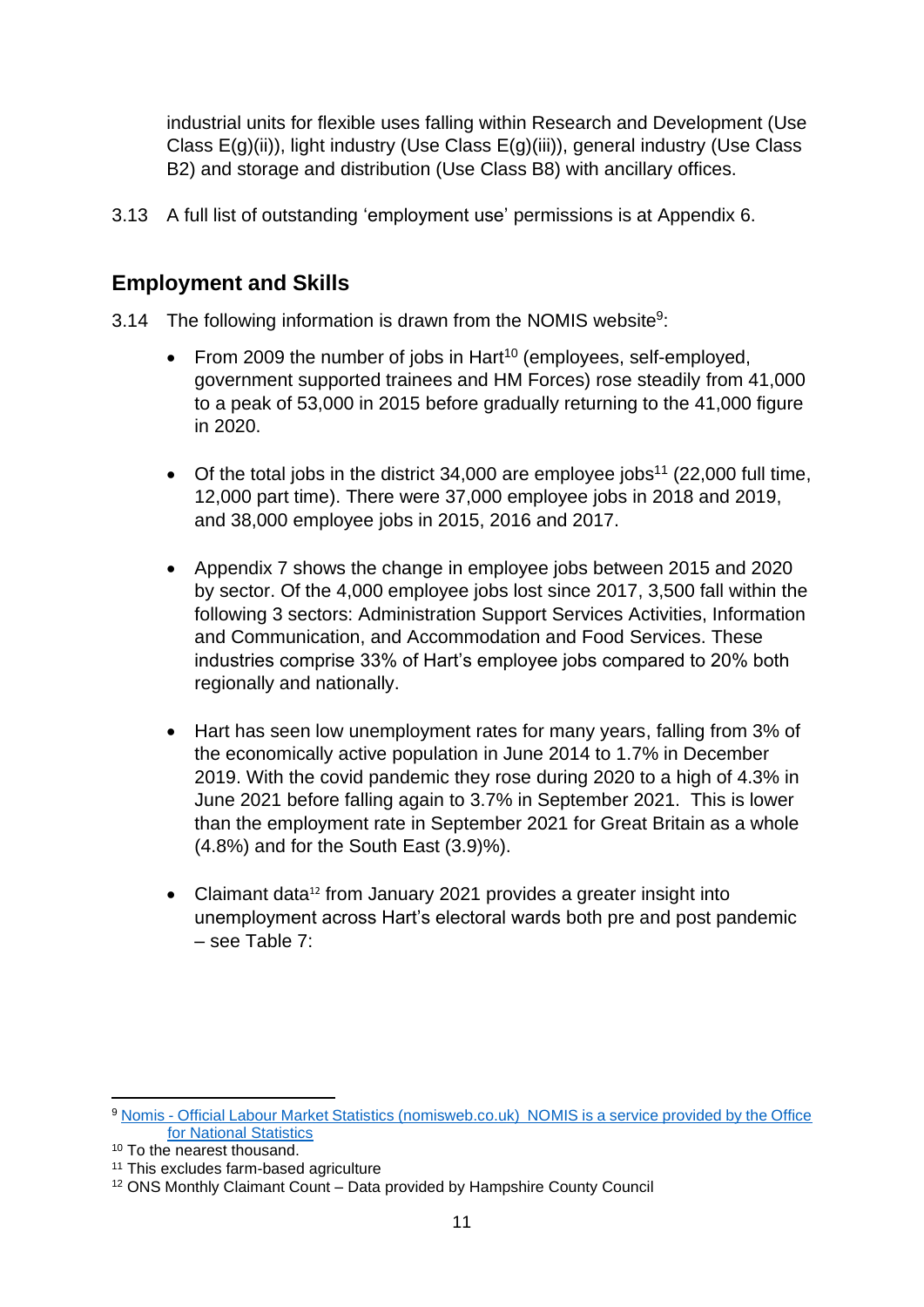| <b>Ward</b>                    | <b>Unemployment</b><br>rate April 2020 | <b>Unemployment</b><br>rate April 2021 | <b>Unemployment rate</b><br>December 2021 |
|--------------------------------|----------------------------------------|----------------------------------------|-------------------------------------------|
| <b>Blackwater &amp; Hawley</b> | 2.4%                                   | 4.2%                                   | 2.6%                                      |
| Crookham East                  | 1.7%                                   | 2.7%                                   | 1.5%                                      |
| Crookham West &<br>Ewshot      | 1.8%                                   | 2.7%                                   | 1.7%                                      |
| <b>Fleet Central</b>           | 2.5%                                   | 4.1%                                   | 2.4%                                      |
| <b>Fleet East</b>              | 1.6%                                   | 2.6%                                   | 1.6%                                      |
| <b>Fleet West</b>              | 1.8%                                   | 2.4%                                   | 1.3%                                      |
| <b>Hartley Wintney</b>         | 2.1%                                   | 3.5%                                   | 2.1%                                      |
| <b>Hook</b>                    | 2.3%                                   | 2.7%                                   | 1.9%                                      |
| Odiham                         | 1.6%                                   | 2.7%                                   | 1.8%                                      |
| <b>Yateley East</b>            | 2%                                     | 3.8%                                   | 1.9%                                      |
| <b>Yateley West</b>            | 1.9%                                   | 3.2%                                   | 1.5%                                      |

#### **Table 7 Unemployment rates by Hart wards**

- 3.15 The Council is working to promote economic growth in the district and to help local people into local jobs, particularly in light of the pandemic. Achievements include:
	- [Hart for Business](https://www.hartforbusiness.co.uk/) website launched in March 2021 to help attract inward investment.
	- Ongoing communication and specialist support for businesses.
	- Distribution of grants to businesses during the Covid 19 pandemic.
	- At Hartland Village an Employment and Skills Plan is being implemented helping local young people gain work experience and apprenticeships in the construction sector.
	- Hart [Employment and Skills Hub](https://www.hart.gov.uk/employment-and-skills) went live including an online virtual job club. This will help residents access employment and skills support to overcome barriers to securing employment.
	- Work started with Rushmoor and Basingstoke & Deane Councils on a [North Hampshire Employment Skills Zone for 18 to 24 year olds.](https://esznorthhants.org.uk/) The 18- 24 age group was affected by the pandemic and has the highest rate of unemployment across the district. This scheme will provide a dedicated website and in-person employment and careers activities, advice and guidance to support young people with their current and future career aspirations.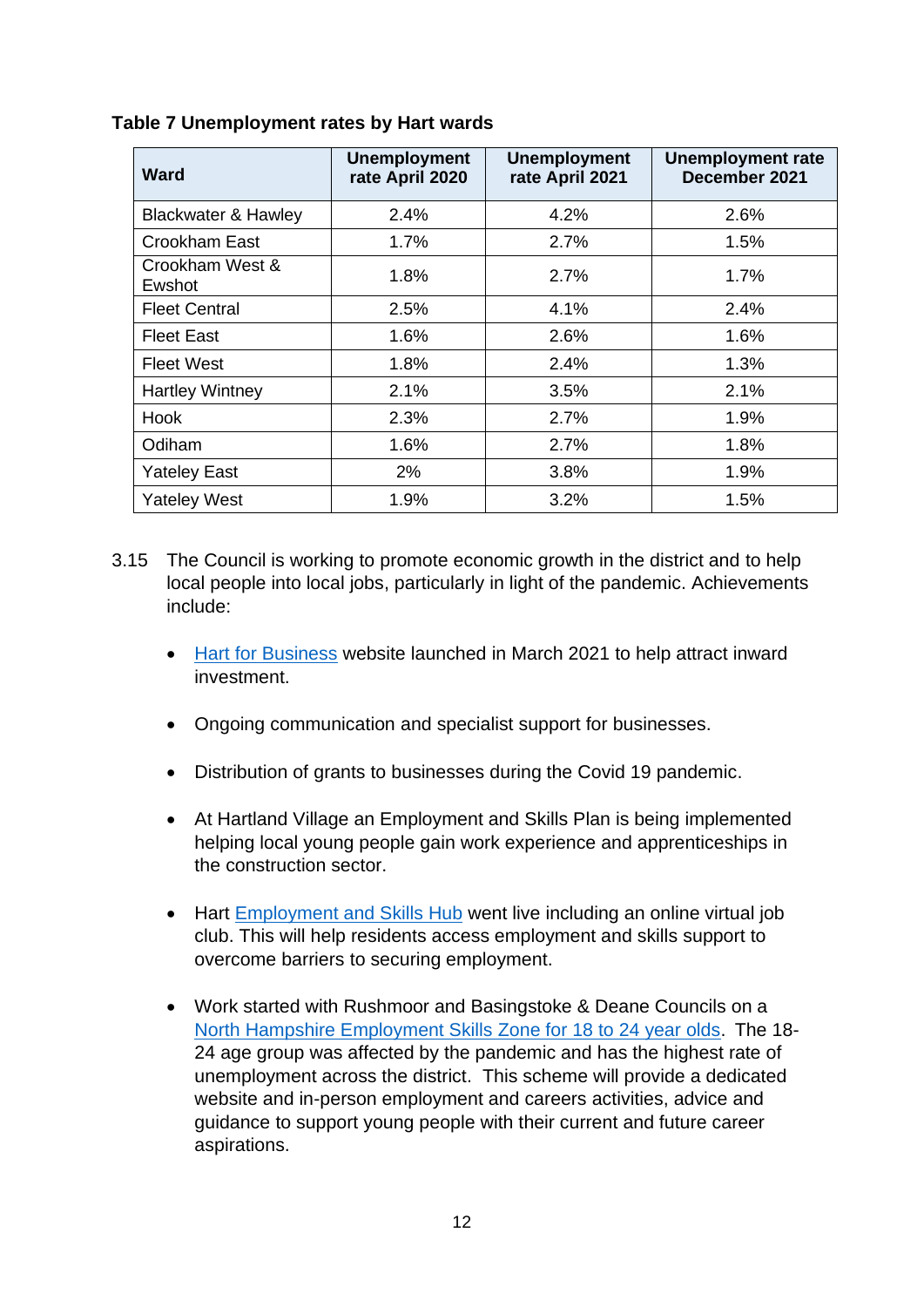## <span id="page-15-0"></span>**4.0 Infrastructure**

4.1 Local plan infrastructure policies secure necessary infrastructure with new development through planning obligations, either on-site, off-site or through financial contributions.

#### <span id="page-15-1"></span>**Planning obligations**

- 4.2 The [Hart District Infrastructure Funding Statement 2020/2021](https://www.hart.gov.uk/sites/default/files/4_The_Council/Policies_and_published_documents/Planning_policy/Final%20version%202%20corrected%20IFS%2020-21_1.pdf) provides information on developer contributions through planning obligations. In summary during 2020/21:
	- The Council entered into six s106 legal agreements with developers, securing 12 affordable homes (Rough's Cottage rural exception site), 0.516ha of SANG land and £119,027 in funding for green infrastructure, SANG and SAMM, and a Travel Plan<sup>13</sup>.
	- £2,709,201 was received, mostly SANG and SAMM related, but also included £262,077 towards education from the Moulsham Lane development in Yateley (14/02281/MAJOR), and £65,000 for Fleet town centre improvements from the retail and industrial development at Martin Lines, Church Crookham.
	- £12,270,427 from monies received prior to 2020/21 was allocated but not spent during 2020/21.
	- £362,598 of received funding was spent by the Council and its partners on district and parish leisure projects, sports provision, and children's play areas.
	- £651,276 was transferred to Hampshire County Council for SAMM purposes.

#### <span id="page-15-2"></span>**Community Infrastructure Levy**

- 4.3 On 3 September 2020, Cabinet decided to proceed with preparation of a Community Infrastructure Levy (CIL).
- 4.4 A preliminary consultation on the draft charging schedule and supporting evidence ran from 5 November 2021 to 17 December 2021. Following the findings of the preliminary consultation, the CIL Charging Schedule will progress to the statutory consultation stage, followed by examination and adoption.

<sup>13</sup> Guidion House, Ancells Farm, Fleet employment redevelopment 19/02871/FUL.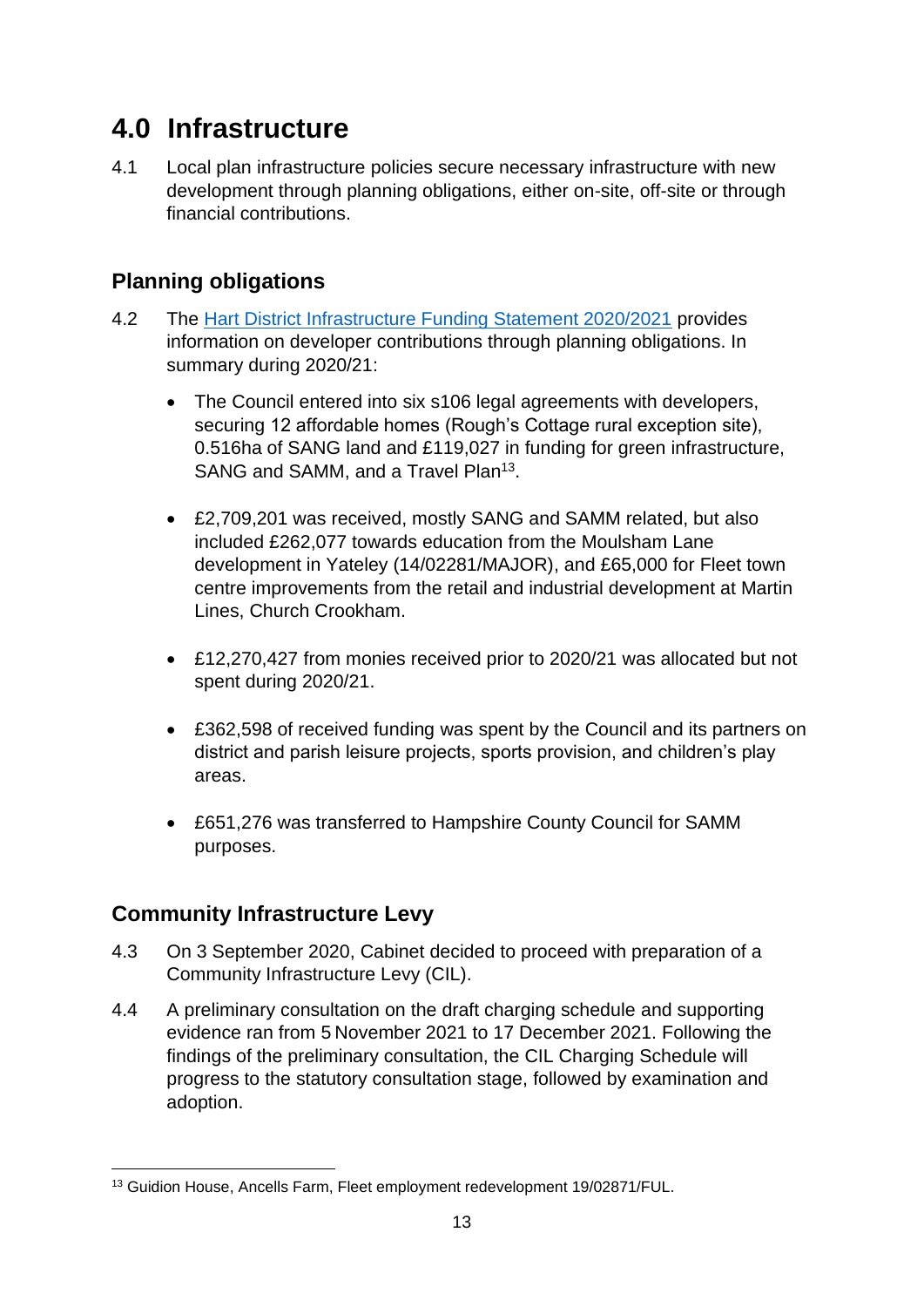## <span id="page-16-0"></span>**5.0 Built and Natural Environment**

#### <span id="page-16-1"></span>**Historic Assets**

- 5.1 [Historic England](https://historicengland.org.uk/) holds a National Heritage List for England. At 31 March 2021 Hart had:
	- 931 Listed heritage assets, comprising of 13 Grade I listed, 864 Grade II listed and 42 Grade II\* listed.
	- 4 scheduled monuments
	- 8 listed parks and gardens.
	- 919 Listed Buildings. There was no net loss over the monitoring year. This is an increase of 15 since 2014, the start of the plan period.
	- 3 listed assets on the Heritage at Risk Register: Warbrook House, Eversley; Bramshill Park, Bramshill/Eversley/Mattingley; and Garden walls and gateways north of Bramshill House, Bramshill. This is unchanged from the previous year.
- 5.2 There are currently 28 conservation areas within Hart District, unchanged from the previous monitoring year. Work began on updating the Odiham and North Warnborough Conservation Area Appraisal.

#### <span id="page-16-2"></span>**The Natural Environment**

- 5.3 Table 8 provides information on the amount of land in Hart designated as protected habitats. In 2020/21 there was an increase in the amount of land designated as SINC including a new site at B3011 Reading Road, Grouse Green (0.17ha).
- 5.7 Table 9 shows no change in the number or size of Hart's SSSIs over the monitoring period, but 32.10 ha have switched status from 'unfavourable declining to 'unfavourable recovering'.
- 5.8 Also see [Annual Biodiversity Monitoring Report 2020/21.](Annual%20Biodiversity%20Monitoring%20Report%202020/21)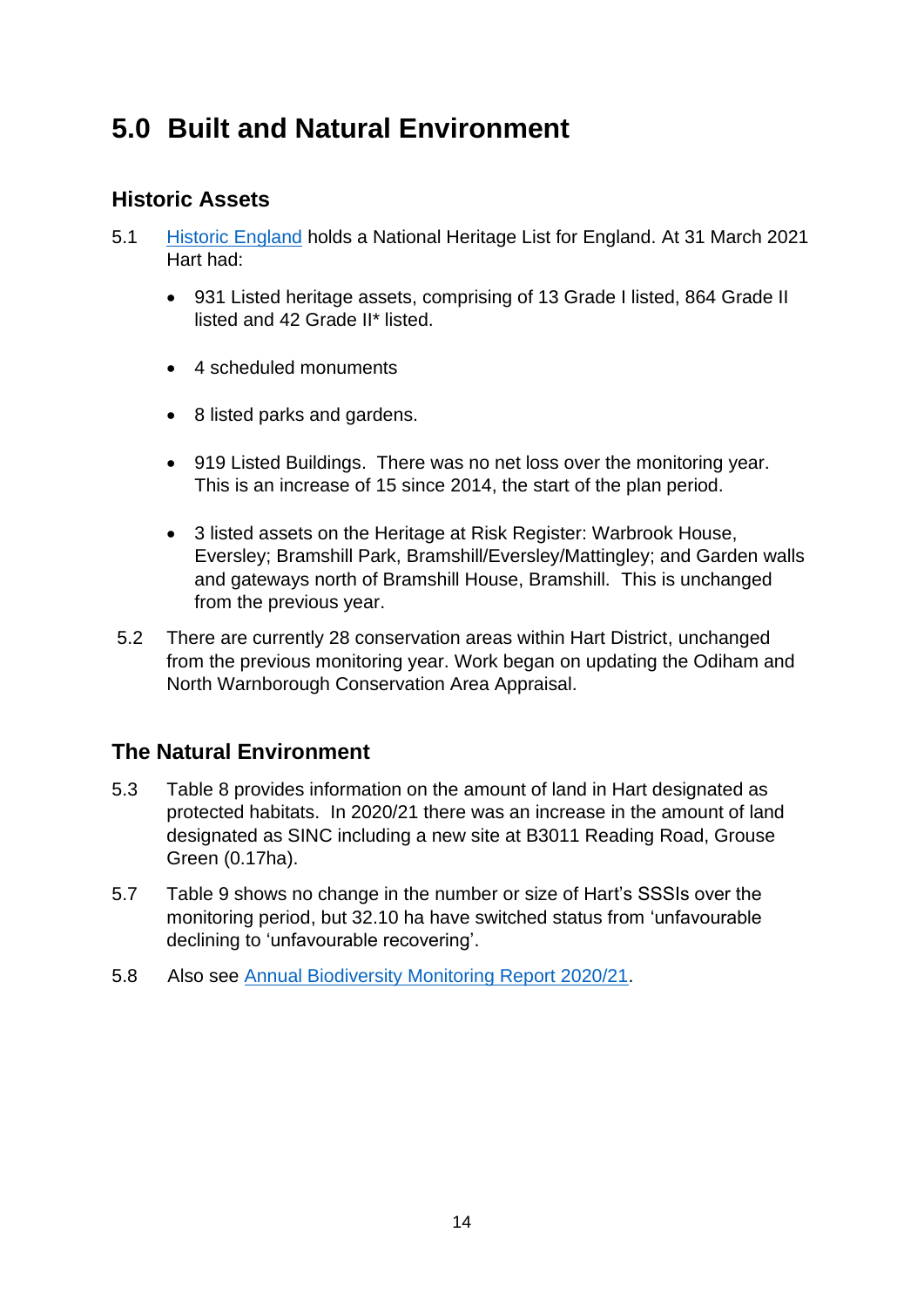#### **Table 8 Habitat designations in Hart**

| <b>Designation</b>                                         | <b>Number of</b><br>sites | Area<br>(ha) | area<br>(%) | <b>Change since</b><br>2019/20 (ha) |
|------------------------------------------------------------|---------------------------|--------------|-------------|-------------------------------------|
| Local Nature Reserve (LNR)                                 | 3                         | 76           | 0.35        | 0                                   |
| National Nature Reserve (NNR)                              |                           | 31           | 0.14        | 0                                   |
| <b>Thames Basin Heath Special</b><br>Protection Area (SPA) |                           | 2,099        | 9.75        | 0                                   |
| Site of Special Scientific Interest<br>(SSSI)              | 16                        | 2,696        | 12.52       | 0                                   |
| Site of Importance for Nature<br>Conservation (SINC)       | 284                       | 2,036        | 9.46        | 0.17                                |

#### **Table 9 Changes in the condition of SSSIs over the monitoring period**

| <b>Condition</b>        | HDC area (ha) | HDC area (%) | Change in area (ha) |
|-------------------------|---------------|--------------|---------------------|
| Favourable              | 494.19        | 18.3         | 0.00                |
| Unfavourable Recovering | 2,084.62      | 77.3         | 32.10               |
| Unfavourable no change  | 9.69          | 0.4          | 0.00                |
| Unfavourable Declining  | 100.73        | 3.7          | $-32.10$            |
| Part Destroyed          | 6.34          | 0.2          | 0.00                |
| Destroyed               | 0.00          | 0.00         | 0.00                |
| Total                   | 2,695.57      | 100.0        | 0.00                |

#### <span id="page-17-0"></span>**Thames Basin Heath Special Protection Area**

5.9 The Thames Basin Heaths Special Protection Area (TBHSPA) is an area of lowland heath covering over 8,000 hectares of land across Surrey, Berkshire and Hampshire. The TBHSPA was designated under the European Birds Directive in March 2005 because it represents a mixture of heathland, scrub and woodland habitat that support important breeding populations of nightjar, woodlark and Dartford warbler. These ground nesting birds are particularly vulnerable to predation and disturbance. This protection is codified in UK law through the Conservation of Habitats and Species Regulations 2017.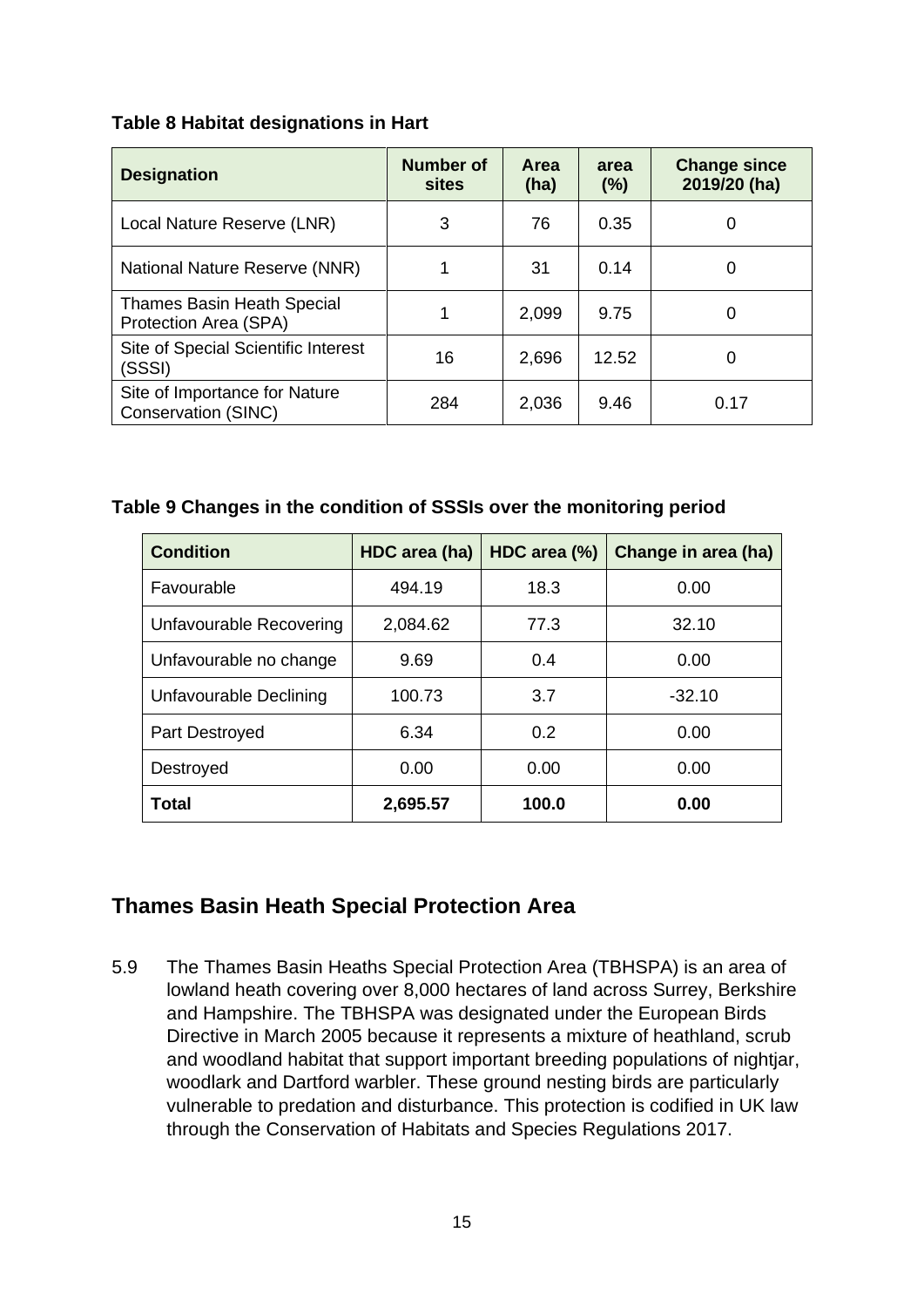- 5.10 Policy NBE3 sets out the approach to the protection of the SPA, the basis of which is the saved South-East Plan Policy NRM6 and the Thames Basin Heaths Special Protection Area Delivery Framework agreed by all the affected local authorities and Natural England. These set out the principles of avoidance and mitigation to avoid harm to the TBHS PA arising from new housing development which include:
	- The establishment of a 400-metre exclusion zone around the TBHSPA within which no net new housing development will be supported;
	- The provision of mitigation through Suitable Alternative Natural Greenspace (SANG);
	- Contributions towards Strategic Access Management and Monitoring (SAMM) measures.

#### **Suitable Alternative Natural Greenspace (SANG)**

- 5.11 During the monitoring period the following SANGs came forward with new residential or mixed used developments.
	- Hartland Country Park, Fleet opened in September 2020
	- Whitewater Meadows, Hook opened in August 2020 and has been adopted by Hart District Council in November 2021
	- Phase 2 of Moulsham Lane, Yateley was opened in May 2020
	- Poulters Meadows (Albany Park), Church Crookham was set out and internal works completed in 2020/21.
- 5.12 Smaller housing developments that need SPA mitigation pay into a share of capacity at strategic SANGs. The Council has ownership and control of some strategic SANG capacity at Bramshott Farm (between Fleet and Cove), and at Whitewater Meadows, Hook. At November 2021, there was capacity for approximately 73 dwellings of capacity at these two SANG. Capacity also exists for 2,023 dwellings at SANGs owned by third parties.
- 5.13 New council controlled SANGs is projected for 2022 at Moulsham Lane Yateley, Grove Farm Fleet, Hawley Park Farm, and Albany Park/Poulter's Meadow, Church Crookham with capacity for approximately 827 dwellings.
- 5.14 Current SANG capacity is published separately at Planning guidance | Hart [District Council.](https://www.hart.gov.uk/planning-guidance)
- 5.15 For SANG within its control, the Council decides which development proposals can use its SANG for mitigation - see [Council SANG allocations](https://www.hart.gov.uk/sites/default/files/4_The_Council/Policies_and_published_documents/Planning_policy/Council%20SANG%20allocations%20criteria%2001.10.20.pdf)  [criteria 01.10.20.pdf \(hart.gov.uk\).](https://www.hart.gov.uk/sites/default/files/4_The_Council/Policies_and_published_documents/Planning_policy/Council%20SANG%20allocations%20criteria%2001.10.20.pdf)
- 5.16 Natural England's SANG guidelines were updated in August 2021 available at [Guidelines for Creation of Suitable Alternative Natural Greenspace \(SANG\) -](https://www.hart.gov.uk/sites/default/files/4_The_Council/Policies_and_published_documents/Planning_policy/Guidelines%20for%20Creation%20of%20Suitable%20Alternative%20Natural%20Greenspace%20%28SANG%29%20-%20August%202021.pdf) [August 2021 \(hart.gov.uk\)](https://www.hart.gov.uk/sites/default/files/4_The_Council/Policies_and_published_documents/Planning_policy/Guidelines%20for%20Creation%20of%20Suitable%20Alternative%20Natural%20Greenspace%20%28SANG%29%20-%20August%202021.pdf)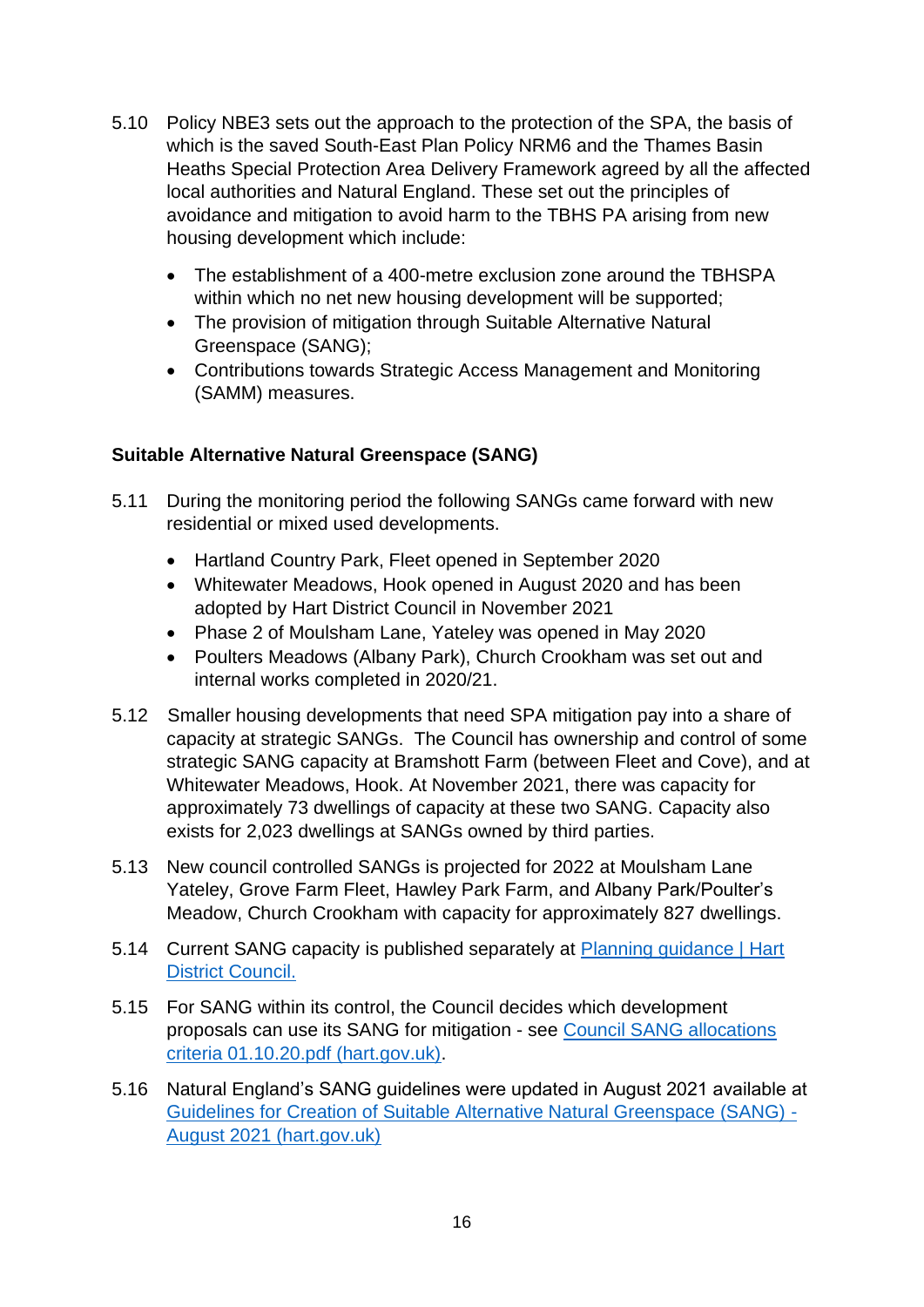#### **Strategic Access Management and Monitoring (SAMM)**

- 5.17 The SAMM project aims to reduce the impact of visitors on the TBHSPA by promoting the use of SANG, providing on site wardens, a TBHSPA education programme and undertaking monitoring of both visitors and bird populations.
- 5.18 Access management measures are provided strategically across the whole of the TBHSPA to ensure that adverse impacts are avoided and that SANGs function effectively. This is funded through developer contributions and coordinated by Natural England in partnership with landowners and other stakeholders.
- 5.19 The Thames Basin Heaths Joint Strategic Partnership receives regular updates on the SAMM project available at [Browse meetings -](https://surreyheath.moderngov.co.uk/ieListMeetings.aspx?CId=316&Year=0) Thames Basin [Heaths Joint Strategic Partnership Board \(moderngov.co.uk\).](https://surreyheath.moderngov.co.uk/ieListMeetings.aspx?CId=316&Year=0)
- 5.20 In November 2020 [an increase to the SAMM tariff was agreed.](https://surreyheath.moderngov.co.uk/ieListDocuments.aspx?CId=316&MId=3398&Ver=4) [Hart](https://www.hart.gov.uk/sites/default/files/4_The_Council/Policies_and_published_documents/Planning_policy/SAMM%20tariff%20-%20single%20rate%20-%20from%201st%20April%202021%20v2_0.pdf)  [implemented this increase from 1](https://www.hart.gov.uk/sites/default/files/4_The_Council/Policies_and_published_documents/Planning_policy/SAMM%20tariff%20-%20single%20rate%20-%20from%201st%20April%202021%20v2_0.pdf)<sup>st</sup> April 2021.

#### **Other TBH SPA updates**

- 5.21 2021 saw the publication of a joint SPA Mitigation Project between Rushmoor, Hart and Surrey Heath (January 2021) which looked into possible alternatives to SANG. Published by Rushmoor Borough Council the findings are available at [Hart, Rushmoor and Surrey Heath Special Protection Area mitigation](https://www.rushmoor.gov.uk/article/12429/Hart-Rushmoor-and-Surrey-Heath-Special-Protection-Area-mitigation-project)  project - [Rushmoor Borough](https://www.rushmoor.gov.uk/article/12429/Hart-Rushmoor-and-Surrey-Heath-Special-Protection-Area-mitigation-project) Council
- 5.22 Further information about the Thames Basin Heaths, including the latest information on the numbers of birds (Woodlark, Nightjar and Dartford warbler) is available at [Special Protection Area -](https://www.tbhpartnership.org.uk/) Thames Basin Heaths [\(tbhpartnership.org.uk\).](https://www.tbhpartnership.org.uk/)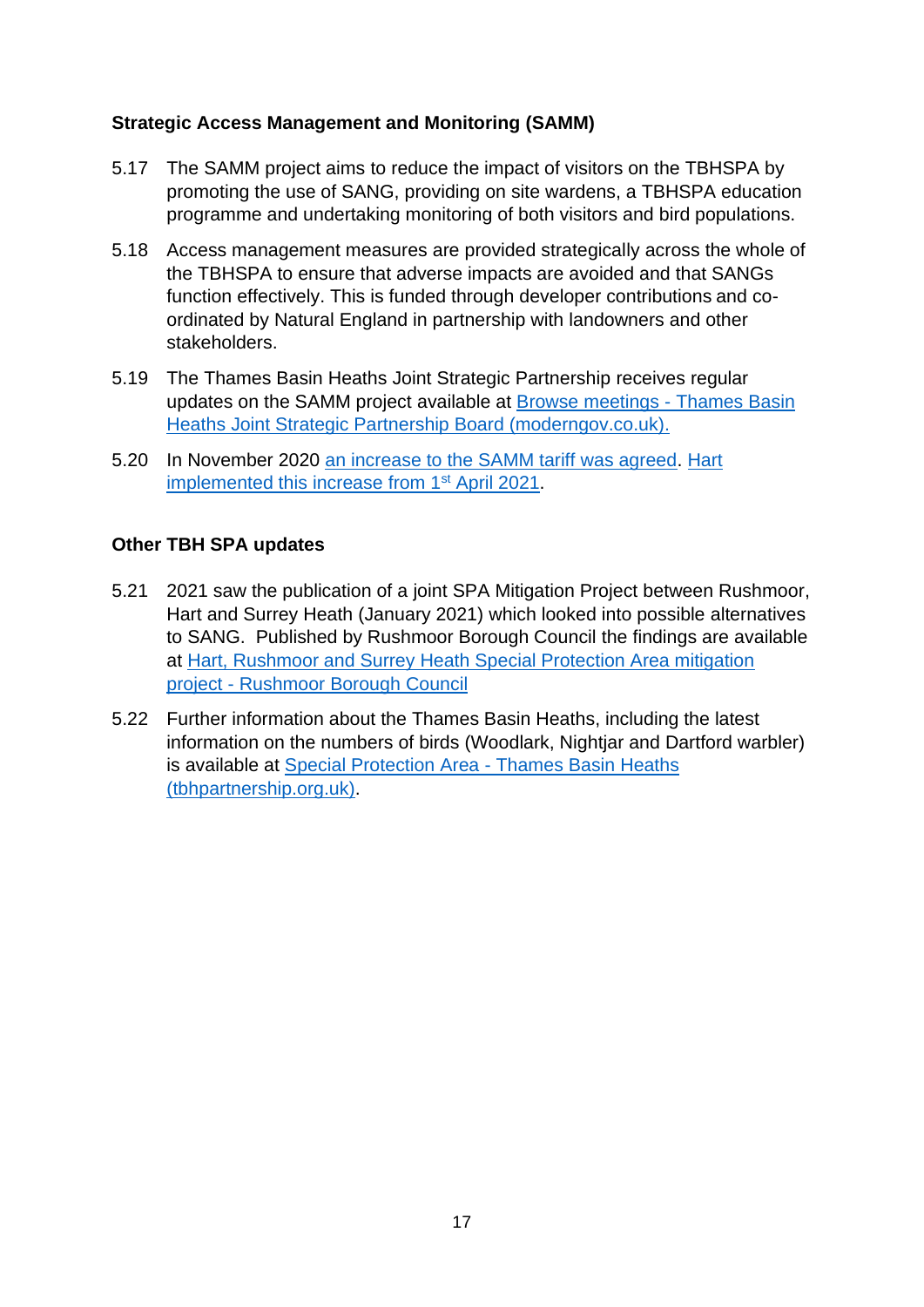## <span id="page-20-0"></span>**6.0 Neighbourhood Planning**

6.1 Hart has seen good progress with neighbourhood planning in recent years – see Appendix 7.

#### <span id="page-20-1"></span>**Crondall Neighbourhood Plan**

6.2 The Council's decision to proceed to referendum was made on 5 March 2020. The referendum was delayed due to restrictions imposed as a result of Covid-19. The referendum was held on 6 May 2021. With a 47% turnout, 83.3% of the valid votes were in favour of the Plan. The Plan was 'made' 20 May 2021 and now forms part of the development plan.

#### <span id="page-20-2"></span>**Crookham Village Neighbourhood Plan**

6.3 The Council's decision to proceed to referendum was taken on 2 July 2020 and as with Crondall, the referendum was delayed until 6 May 2021. With a 40% turnout, 90.6% voted in favour of the Plan, which was subsequently formerly adopted as part of the development plan following an extra ordinary meeting of the council on 20 May 2021.

#### <span id="page-20-3"></span>**Yateley Neighbourhood Plan**

6.4 Yateley Town Council held a residents' survey to help inform development of the Neighbourhood Plan between 28 February and 17 April 2020.

#### <span id="page-20-4"></span>**Status of Neighbourhood Areas**

- 6.5 There are 21 parishes within Hart District, all of which are able to seek designation as a neighbourhood area in order to produce a neighbourhood plan.
- 6.6 At 31 March 2021 there were 11 designated Neighbourhood Planning areas in Hart, 8 of which had made (adopted) Neighbourhood Plans and one with a draft plan being prepared for consultation under Regulation 14. Table 10 illustrates the neighbourhood planning status of the parishes in Hart at 31 March 2021.
- 6.7 Further information on the designation of Neighbourhood Plan areas within Hart, and links to parish websites showing Neighbourhood Plans, can be found on the Council's website at [www.hart.gov.uk/neighbourhood-planning](http://www.hart.gov.uk/neighbourhood-planning) and [www.hart.gov.uk/towns-parishes.](http://www.hart.gov.uk/towns-parishes)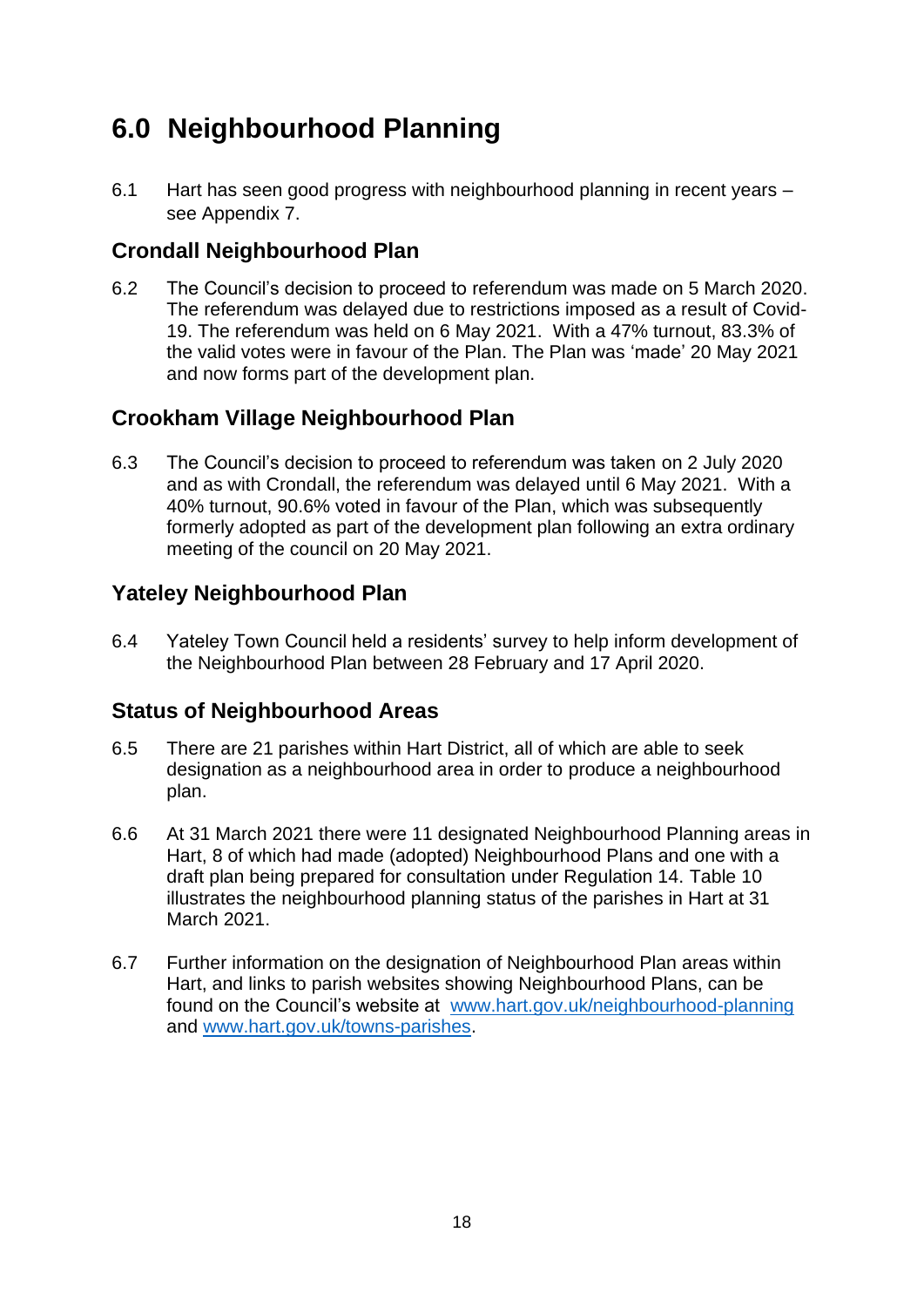#### **Table 10: Neighbourhood planning status of parishes in Hart District at 31 March 2021**

| <b>Parish</b>                  | <b>Neighbourhood Plan Status</b> |
|--------------------------------|----------------------------------|
| <b>Blackwater &amp; Hawley</b> | Neighbourhood area designated    |
| <b>Bramshill</b>               | Not designated                   |
| Church Crookham                | Not designated                   |
| <b>Crondall</b>                | Plan made                        |
| <b>Crookham Village</b>        | <b>Plan made</b>                 |
| <b>Dogmersfield</b>            | <b>Plan made</b>                 |
| <b>Elvetham Heath</b>          | Not designated                   |
| <b>Eversley</b>                | Not designated                   |
| Ewshot                         | Not designated                   |
| <b>Fleet</b>                   | <b>Plan made</b>                 |
| Greywell                       | Not designated                   |
| <b>Hartley Wintney</b>         | Plan made                        |
| Heckfield                      | Not designated                   |
| <b>Hook</b>                    | <b>Plan made</b>                 |
| Long Sutton                    | Not designated                   |
| Mattingley                     | Not designated                   |
| Odiham                         | Plan made                        |
| <b>Rotherwick</b>              | <b>Plan made</b>                 |
| South Warnborough              | Not designated                   |
| Winchfield                     | Plan made and being reviewed     |
| Yateley                        | Plan at draft stage              |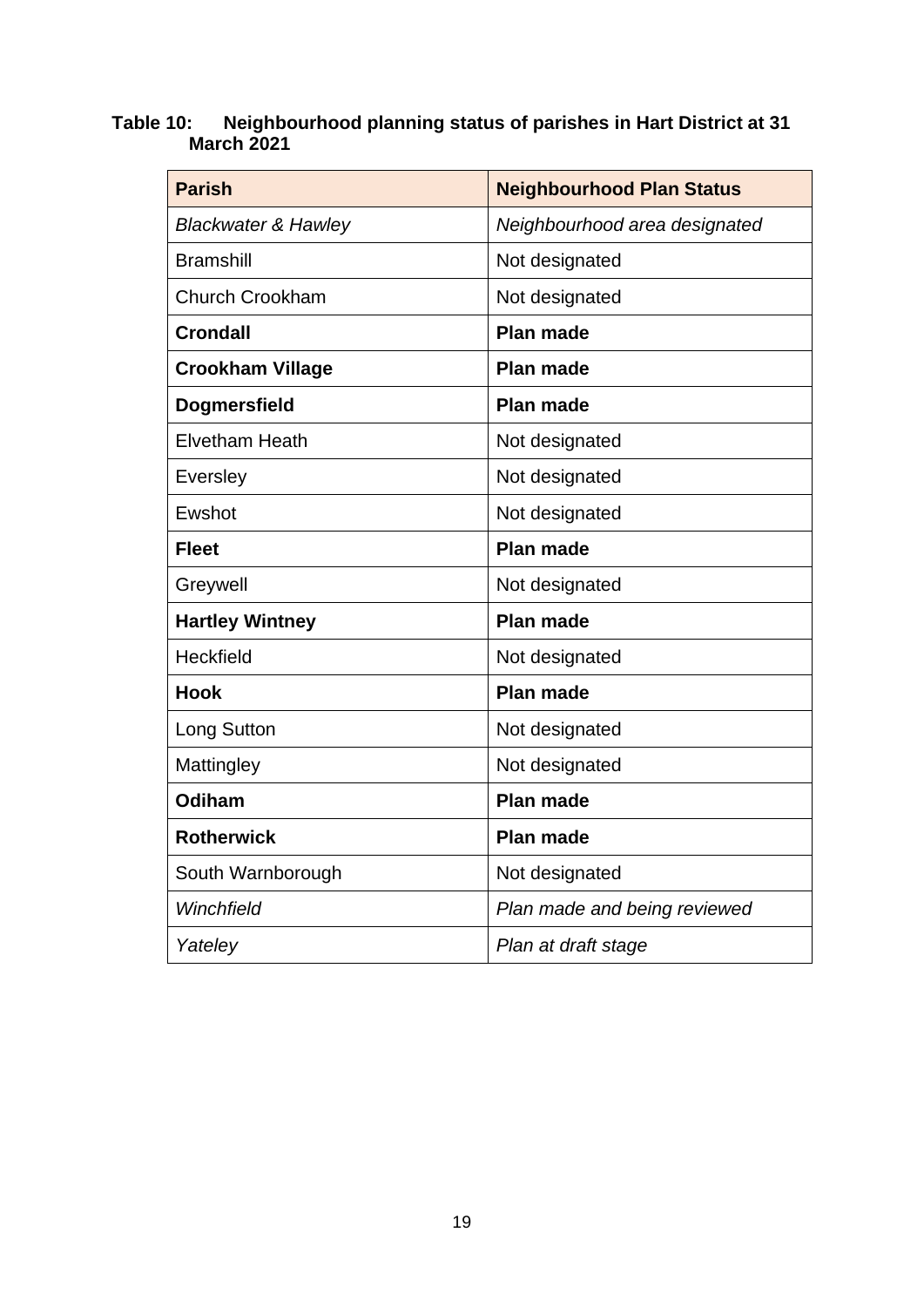

**Status of Neighbourhood Planning areas at 31 March 2021**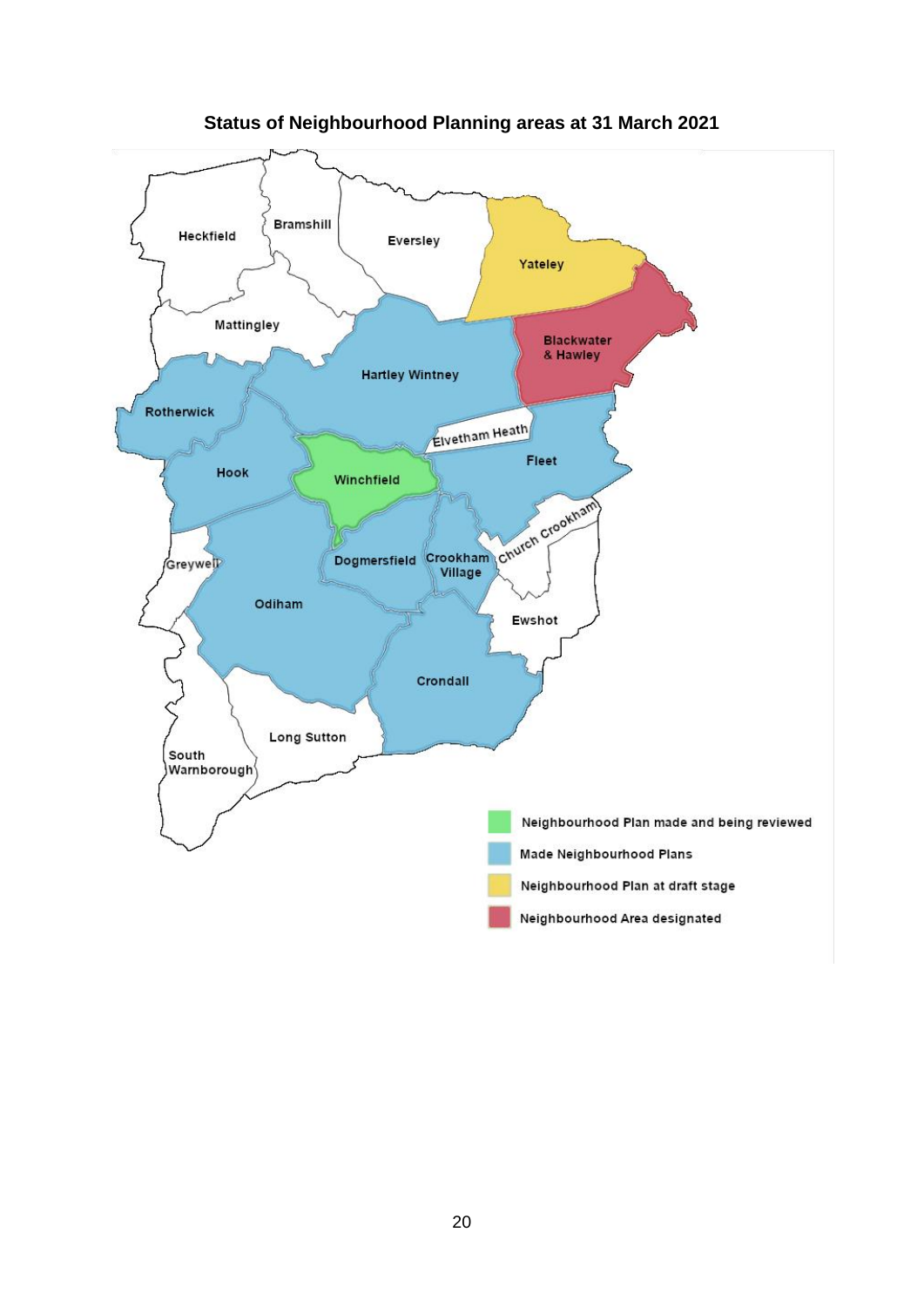## <span id="page-23-0"></span>**7.0 Local Development Scheme**

- 7.1 This section of the AMR reports on the Council's progress in the production of development plan documents (DPDs), judged against the timetables in the Local Development Scheme (LDS).
- 7.2 A [9th revision to the LDS](https://www.hart.gov.uk/sites/default/files/4_The_Council/Policies_and_published_documents/Planning_policy/Local_Plan/LDS%209th%20Revision%20May%202019%20v1.0%20approved%20GC.pdf) was approved prior to the monitoring year in May 2019. It states that the new Hart Local Plan would comprise three Development Plan Documents (DPDs):
	- Local Plan Strategy and Sites DPD
	- Traveller Sites DPD
	- Development Management DPD
- 7.3 Together these DPDs would supersede all the saved policies in the Hart District Local Plan (Replacement) 1996-2006, and the First Alterations to that Plan.
- 7.4 The first of these DPDs, the **Local Plan (Strategy and Sites) 2032** was adopted on 30 April 2020.
- 7.5 A review of this plan must be carried out within 5 years of adoption to establish whether it needs updating. It must then be updated as necessary.
- 7.6 On 4 November 2021 Cabinet agreed: *"A Local Plan review assessment to be carried out once any 'Planning Bill' has passed through Parliament and the Government has issued any associated updated guidance."* Work on a new local plan, or a partial update, is likely to start following that review.
- 7.7 Regarding the Traveller Sites DPD, work did start on the back in 2019. Consultation with the statutory environmental bodies on the SA/SEA scoping report took place as scheduled in November 2019. A call for sites was held between August–December 2019, and a new Gypsy and Traveller Accommodation Assessment was published in March 2020. However, the call for sites did not generate any suitable site options and subsequent work was delayed due to Covid-19.
- 7.8 The issues to be addressed through a Traveller DPD and Development Management Policies DPD will now be addressed through the next local plan rather than separate DPDs.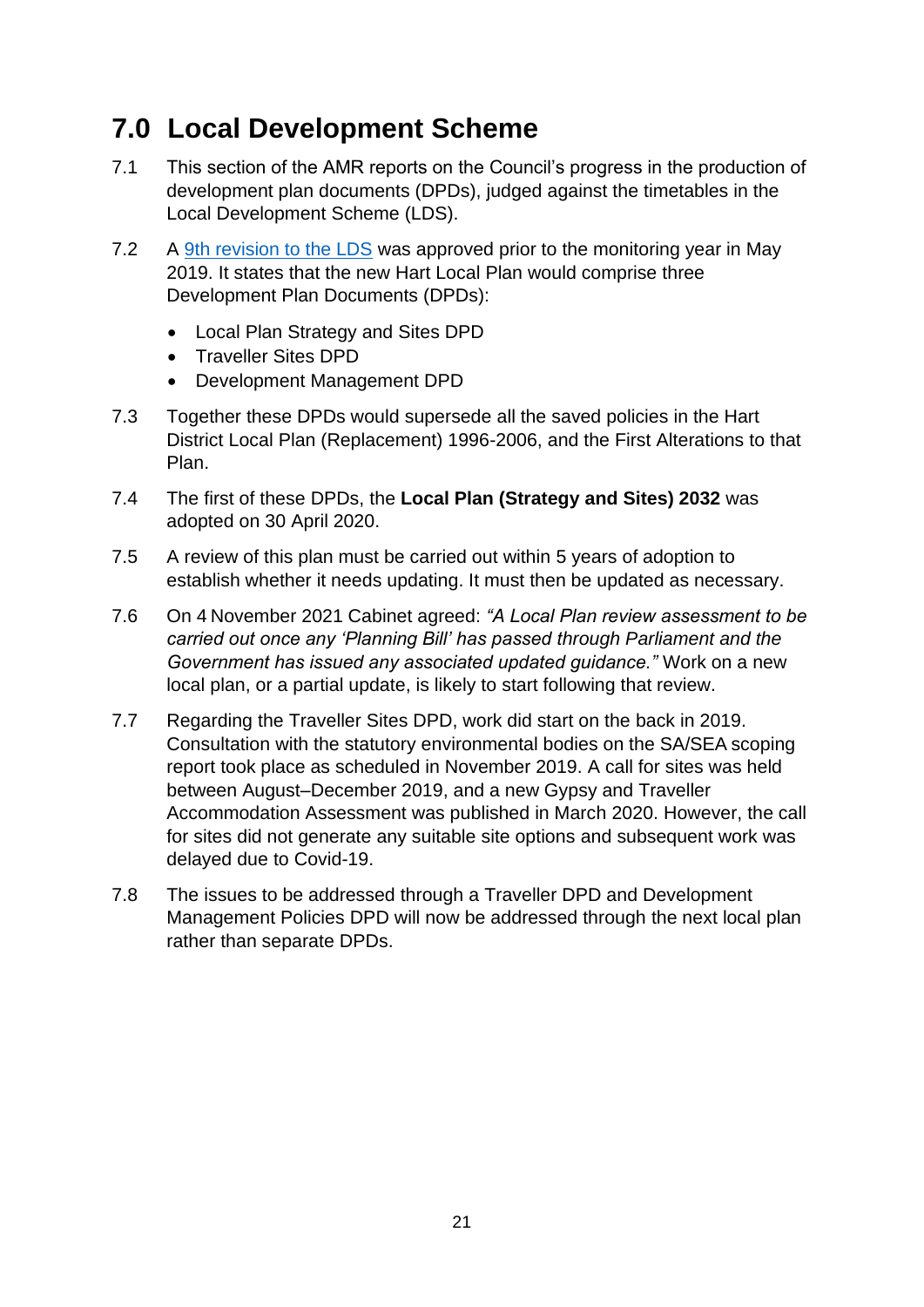## <span id="page-24-0"></span>**8.0 Duty to Cooperate**

8.1 In preparing Local Plans, local authorities have to address strategic planning matters that cross administrative boundaries. The duty to cooperate is the mechanism for ensuring that this happens. The duty applies to local planning authorities, county councils, and other public bodies prescribed in legislation. The following provides a summary of the key activity for the 2020/21 monitoring period.

| <b>Authority</b>                                                                    | <b>Date</b>       | <b>Activity</b>                                                                                                                                                                                                                                                                                                                                           |  |  |  |  |  |
|-------------------------------------------------------------------------------------|-------------------|-----------------------------------------------------------------------------------------------------------------------------------------------------------------------------------------------------------------------------------------------------------------------------------------------------------------------------------------------------------|--|--|--|--|--|
| Wokingham<br>Borough<br>Council                                                     | April 2020        | Response to the Wokingham Local Plan Update<br>consultation which included a proposal for a new<br>settlement at Grazeley which could have had<br>transport implications for Hart. This proposal has<br>since been dropped.                                                                                                                               |  |  |  |  |  |
| <b>Surrey</b><br>Heath<br><b>Borough</b><br>Council                                 | <b>July 2020</b>  | Response to Surrey Heath revised duty to<br>cooperate scoping framework - requested<br>clarifications around unmet housing needs.                                                                                                                                                                                                                         |  |  |  |  |  |
| East<br>Hampshire                                                                   | April 2020        | Feedback provided on East Hants GTAA and cross<br>border matters with Hart.                                                                                                                                                                                                                                                                               |  |  |  |  |  |
| <b>District</b><br>Council                                                          | September<br>2020 | Meeting to discuss proposed sites in East Hants<br>Local Plan. The main issue for Hart is any transport<br>impacts on Hart's side of the boundary.                                                                                                                                                                                                        |  |  |  |  |  |
| Basingstoke<br>& Deane<br>Borough<br>Council                                        | November<br>2020  | Response to B&DBC Issues and Options<br>consultation. No specific sites were identified for<br>allocation in that early consultation.                                                                                                                                                                                                                     |  |  |  |  |  |
| West<br><b>Berkshire</b><br>Council                                                 | January<br>2021   | Responded to West Berks Regulation 18 local plan<br>consultation. There were no significant issues for<br>Hart in that consultation.                                                                                                                                                                                                                      |  |  |  |  |  |
| <b>Bracknell</b><br>Forest                                                          | November<br>2020  | Officer response submitted on Draft Infrastructure<br>Delivery Plan.                                                                                                                                                                                                                                                                                      |  |  |  |  |  |
| Council                                                                             | January<br>2021   | Responded to request to take unmet Traveller<br>needs. Hart explained why it could not commit to<br>taking any unmet Traveller needs at this time.                                                                                                                                                                                                        |  |  |  |  |  |
| <b>Thames</b><br><b>Basin</b><br><b>Heaths</b><br>Joint<br>Strategic<br>Partnership | Ongoing           | The Council is party to the ongoing discussions and<br>initiatives, focussed on the SAMM (Strategic<br>Access Management and Monitoring) Project which<br>includes representatives from namely Guildford,<br>Bracknell Forest, Elmbridge, Rushmoor,<br>Runnymede, Surrey Heath, Waverley, Woking and<br>Wokingham Borough Councils, Hart District Council |  |  |  |  |  |

|  | Table 11: Summary of duty to cooperate matters in 2020/21 |  |  |  |  |
|--|-----------------------------------------------------------|--|--|--|--|
|  |                                                           |  |  |  |  |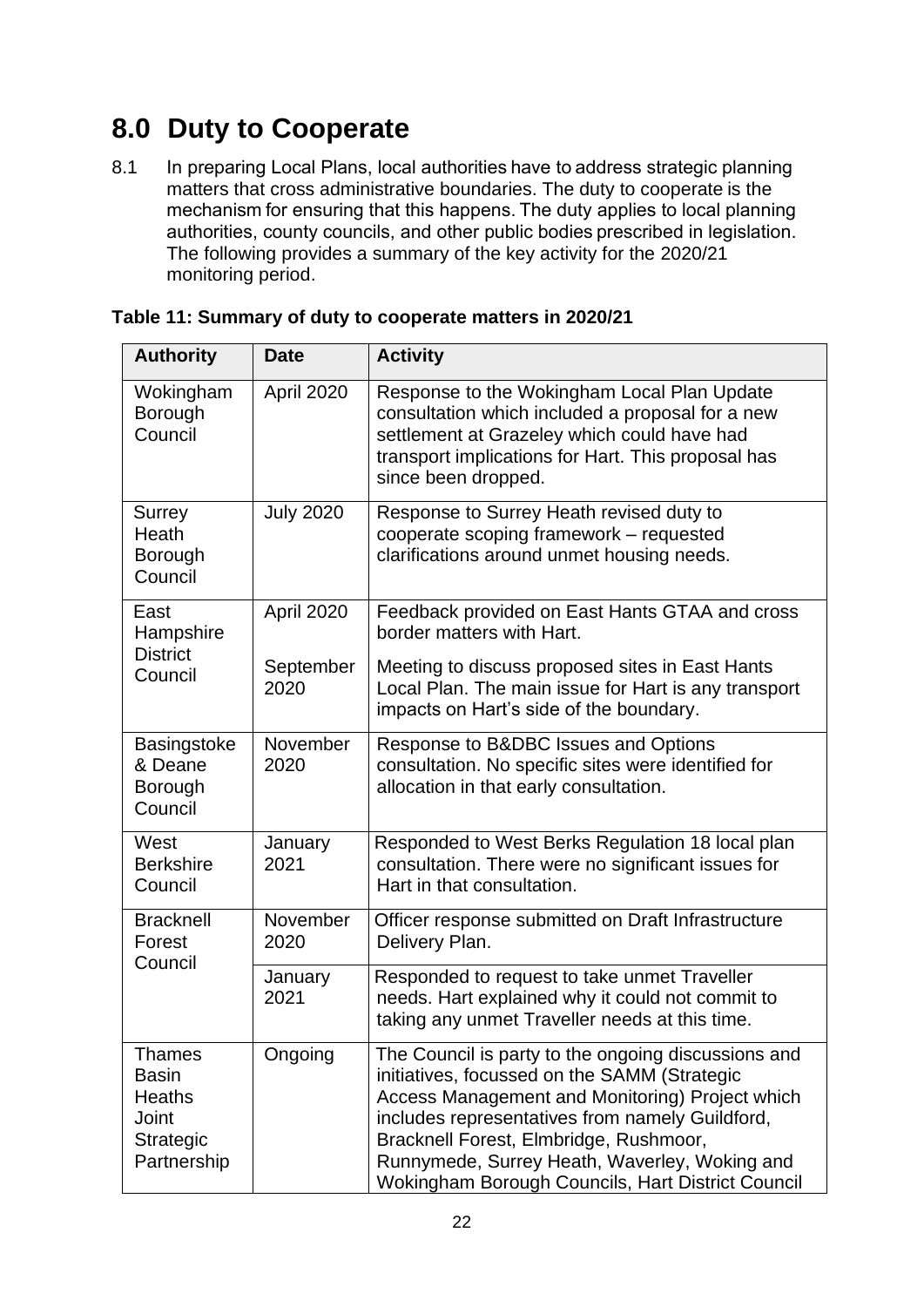| <b>Authority</b> | <b>Date</b> | <b>Activity</b>                                                                                                                                                                                                    |
|------------------|-------------|--------------------------------------------------------------------------------------------------------------------------------------------------------------------------------------------------------------------|
|                  |             | and Royal Borough of Windsor and Maidenhead)<br>along with Natural England (as the delivery body)<br>and Hampshire County Council (as the<br>administrative body), forming a Joint Strategic<br>Partnership Board. |
|                  | April 2021  | Implemented the agreed tariff increase for the<br>SAMM (Strategic Access Management and<br>Monitoring) Project.                                                                                                    |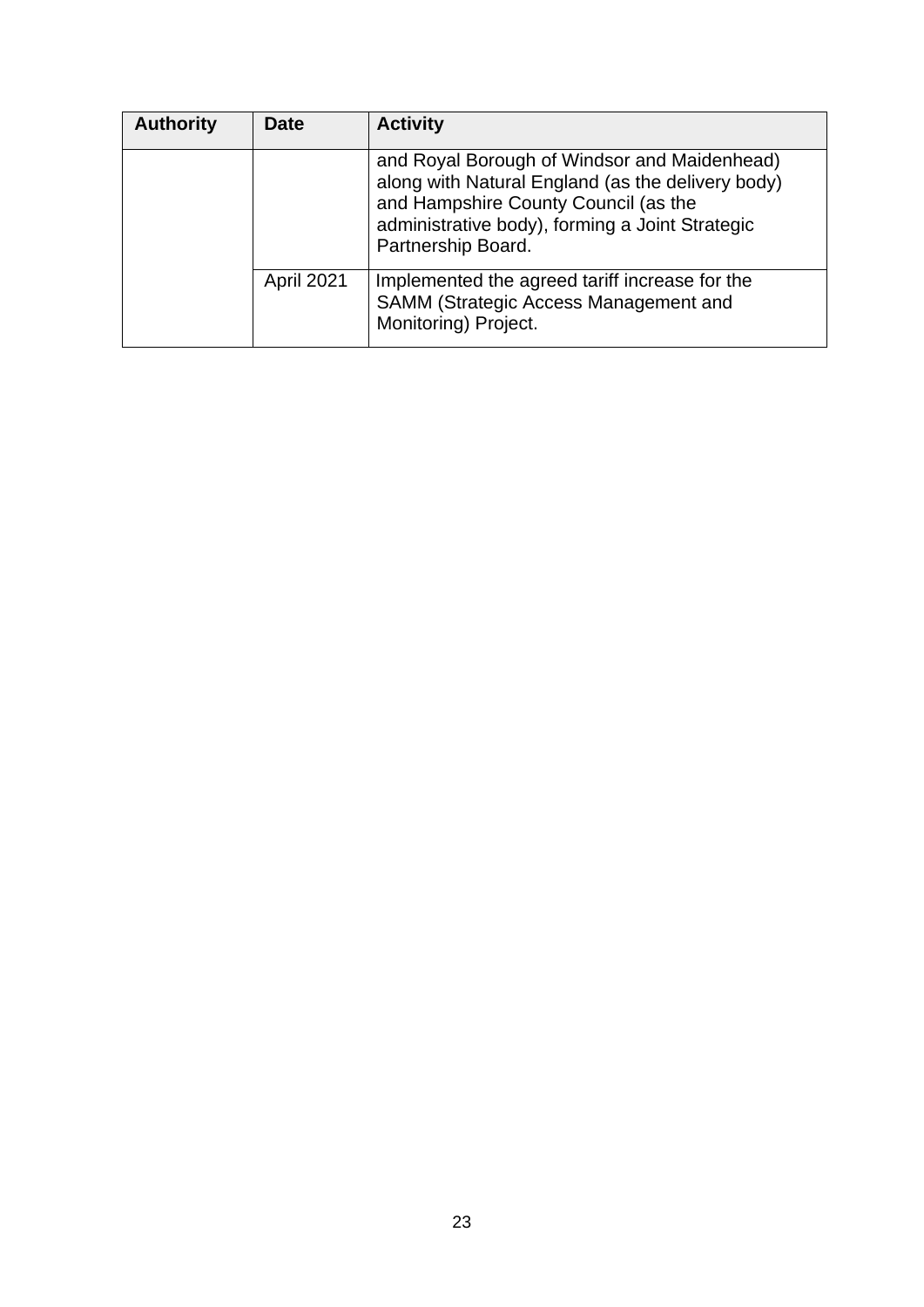## <span id="page-26-0"></span>**Appendix 1 Hartland Village**

- 1. Hartland Village is by far the largest development site in Hart and the only site allocated in the HLP32. It is a brownfield sites with outline permission for 1,500 homes, a primary school, village centre with retail, community use, open space and SANG (17/00471/OUT).
- 2. The site is being developed over 11 phases, starting at the southern end.
	- The outline permission was granted 13 July 2018 along with reserved matters for Phase 1.
	- The SANG was granted permission 29 January 2018.
	- Phase 2 reserved matters was granted permission 26 November 2020.
	- Phase 3 is for 331 homes, retail and commercial space, a community building, with associated internal access roads, car parking, open space, landscaping and drainage (21/02871/REM).
- 3. 2020/21 was the first year with on-site completions of new homes, 46 in total. The latest expected delivery of new homes is set out below.

| 20/21 | 22<br>$\overline{\mathcal{N}}$ | ო<br>$\mathbf{\Omega}$<br>$\mathbf{N}$ | 4<br>23/2 | LO.<br>4/2<br>$\overline{\mathsf{N}}$ | 25/26 | 26/2 | 82<br>27. | တ<br>$\mathsf{N}$<br>28/                           | 29/3 | ო<br>$\widetilde{\mathrm{SO}}$ | 1/32<br>$\infty$ | ო<br>ო<br>32 | S<br>33 | <u>រី។</u> |
|-------|--------------------------------|----------------------------------------|-----------|---------------------------------------|-------|------|-----------|----------------------------------------------------|------|--------------------------------|------------------|--------------|---------|------------|
| 46    | 76                             | . 1122 <sup>17</sup>                   | 89        |                                       |       |      |           | 145   104   141   96   120   112   124   123   123 |      |                                |                  |              | 79      | 1,500      |

#### **Hartland Village - homes per annum**

- 4. No affordable houses were completed on site in 2020/21 but 36 were under construction. A 20% on-site affordable housing provision was secured with the planning permission in addition to a £5 million financial contribution toward offsite affordable housing.
- 5. Hartland Country Park (the SANG) opened in September 2020. The SANG contains a butterfly garden, ponds, benches and picnic tables, 2.5km of circular walking routes, a play area and a children's cycle track. The Country Park forms a green infrastructure network with the adjacent Fleet Pond Nature Reserve and Rushmoor's Southwood Woodland. The greenspace has been connected to phase 1 of the development via a woodland footpath along the site's eastern boundary.
- 6. The first of the Local Areas for Play (LAPs) has been completed in phase 1 of the development.
- 7. The developer is also scheduled to make instalments toward mitigation works at Fleet Pond Nature Reserve. As of September 2021, work has commenced on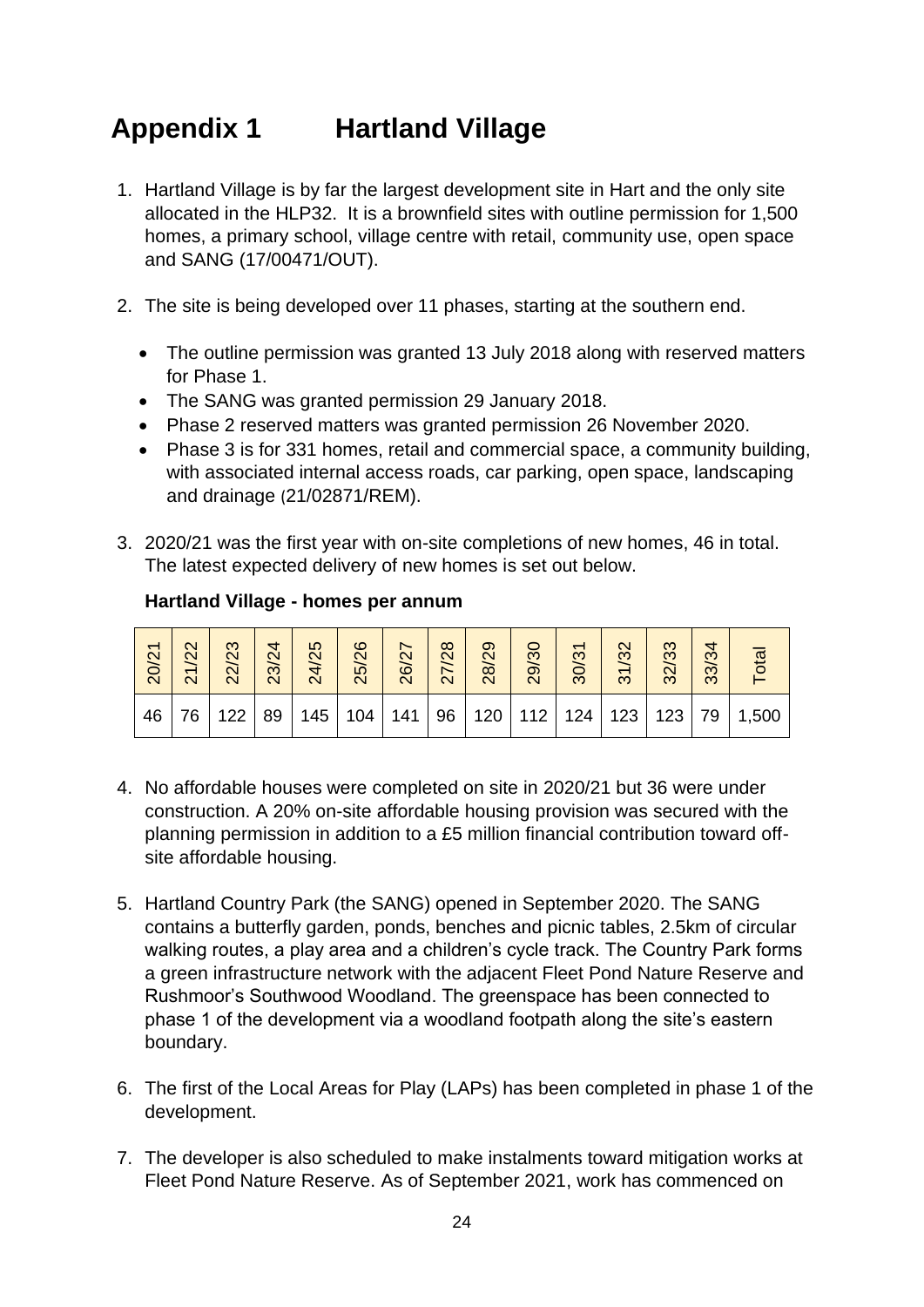Phase 1 of the Fleet Pond Corridor works which will improve walking and cycling connections between the development and Fleet Train Station.

- 8. A new primary school was secured as part of the outline permission to be located towards the eastern edge of the Phase 3 site. It will be delivered by Hampshire County Council in their role as Local Education Authority, and so does not form part of the developer's reserved matters application for Phase 3. The school will meet the education needs arising from the development. A financial contribution of £720,000 towards off-site secondary education will be made prior to the occupation of 70 dwellings.
- 9. A highways contribution of £200,000 will be made prior to the occupation of 70 dwellings.
- 10.The first financial contribution to healthcare provision was received in the 2019/20. The next instalment will be received prior to Phase 3.
- 11.Financial contributions toward both District Leisure and Parish Leisure were made in 2019/20 and the next instalments will be triggered before Phase 3 of the development.
- 12. On 31<sup>st</sup> March 2021 consent was given by Hampshire County Council (the local lead flood authority) for the discharge of conditions relating to the implementation of Sustainable Urban Drainage Systems (SuDs) within Phase 2 of the development (21/00246/CON). The plans include a range of features including swales, storage tanks, permeable paving and water detention basins. The combination of these drainage systems across the site will ensure sufficient mitigation from a one in 100-year flooding event, with additional capacity included for increased rainfall due to climate change.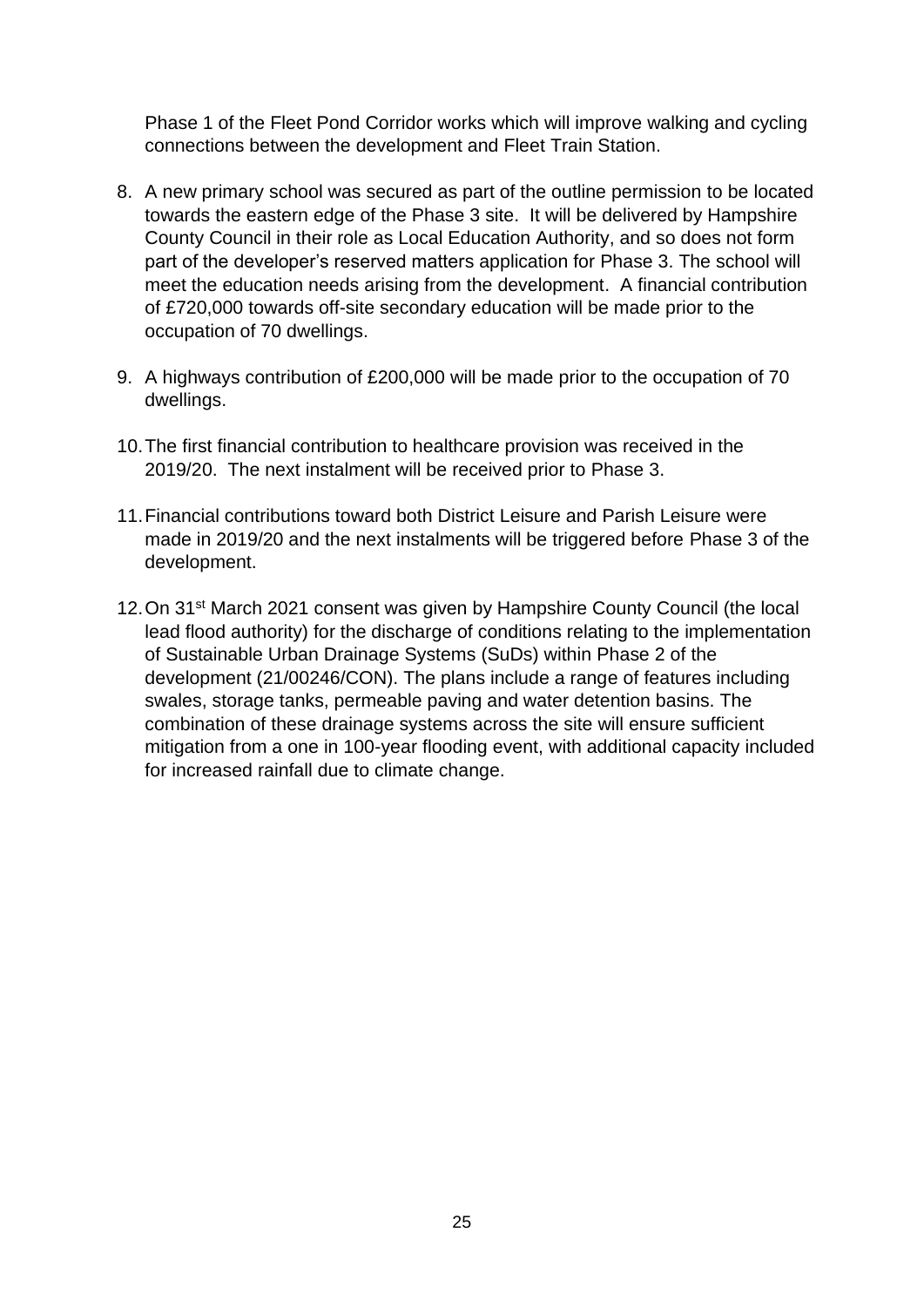## **Appendix 2 Housing trajectory at 1st April 2021**

<span id="page-28-0"></span>

|                                                         | 2014/15 | 2015/16 | 2016/17 | 2017/18 | 2018/19 | 2019/20 | 2020/21 | 2021/22  | 2022/23        | 2023/24      | 2024/25  | 2025/26        | 2026/27        | 2027/28        | 2028/29      | 2029/30     | 2030/31        | 2031/32        | <b>Totals</b> |
|---------------------------------------------------------|---------|---------|---------|---------|---------|---------|---------|----------|----------------|--------------|----------|----------------|----------------|----------------|--------------|-------------|----------------|----------------|---------------|
| Annual requirement                                      | 423     | 423     | 423     | 423     | 423     | 423     | 423     | 423      | 423            | 423          | 423      | 423            | 423            | 423            | 423          | 423         | 423            | 423            | 7,614         |
| Cumulative<br>requirement                               | 423     | 846     | 1269    | 1692    | 2115    | 2538    | 2961    | 3384     | 3807           | 4230         | 4653     | 5076           | 5499           | 5922           | 6345         | 6768        | 7191           | 7614           | n/a           |
| Completions                                             | 338     | 705     | 623     | 551     | 608     | 607     | 581     |          |                |              |          |                |                |                |              |             |                |                | 4,013         |
| Deliverable sites of 1-9<br>homes under<br>construction |         |         |         |         |         |         |         | 49       |                |              |          |                |                |                |              |             |                |                | 49            |
| Deliverable sites of 1-9<br>homes not started           |         |         |         |         |         |         |         | $\Omega$ | 50             | 32           |          |                |                |                |              |             |                |                | 82            |
| <b>Windfall allowance</b><br>sites of 1-9 homes         |         |         |         |         |         |         |         | $\Omega$ | $\overline{0}$ | $\mathbf{0}$ | 50       | 50             | 50             | 50             | 50           | 50          | 50             | 50             | 400           |
| Deliverable sites of 10<br>-99 homes                    |         |         |         |         |         |         |         | 64       | 107            | $\mathbf{0}$ | $\Omega$ | $\overline{0}$ | $\overline{0}$ | $\overline{0}$ | $\mathbf{0}$ | $\mathbf 0$ | $\overline{0}$ | $\overline{0}$ | 171           |
| <b>Windfall allowance</b><br>sites of 10 to 99<br>homes |         |         |         |         |         |         |         | $\Omega$ | $\mathbf{0}$   | $\mathbf 0$  | 50       | 50             | 50             | 50             | 50           | 50          | 50             | 50             | 400           |
| Deliverable sites of<br>100 or more homes               |         |         |         |         |         |         |         | 528      | 432            | 361          | 282      | 214            | 251            | 194            | 130          | 112         | 124            | 123            | 2,751         |
| Odiham & North<br>Warnborough<br>Neighbourhood Plan*    |         |         |         |         |         |         |         | $\Omega$ | $\Omega$       | $\mathbf{0}$ | $\Omega$ | $\Omega$       | 46             | 15             | 12           | 15          | 15             | 9              | 112           |
| <b>Total homes</b>                                      | 338     | 705     | 623     | 551     | 608     | 607     | 581     | 641      | 589            | 393          | 382      | 314            | 397            | 309            | 242          | 227         | 239            | 232            | 7,978         |
| <b>Cumulative projected</b><br>completions              | 338     | 1043    | 1666    | 2217    | 2825    | 3432    | 4013    | 4654     | 5243           | 5636         | 6018     | 6332           | 6729           | 7038           | 7280         | 7507        | 7746           | 7978           |               |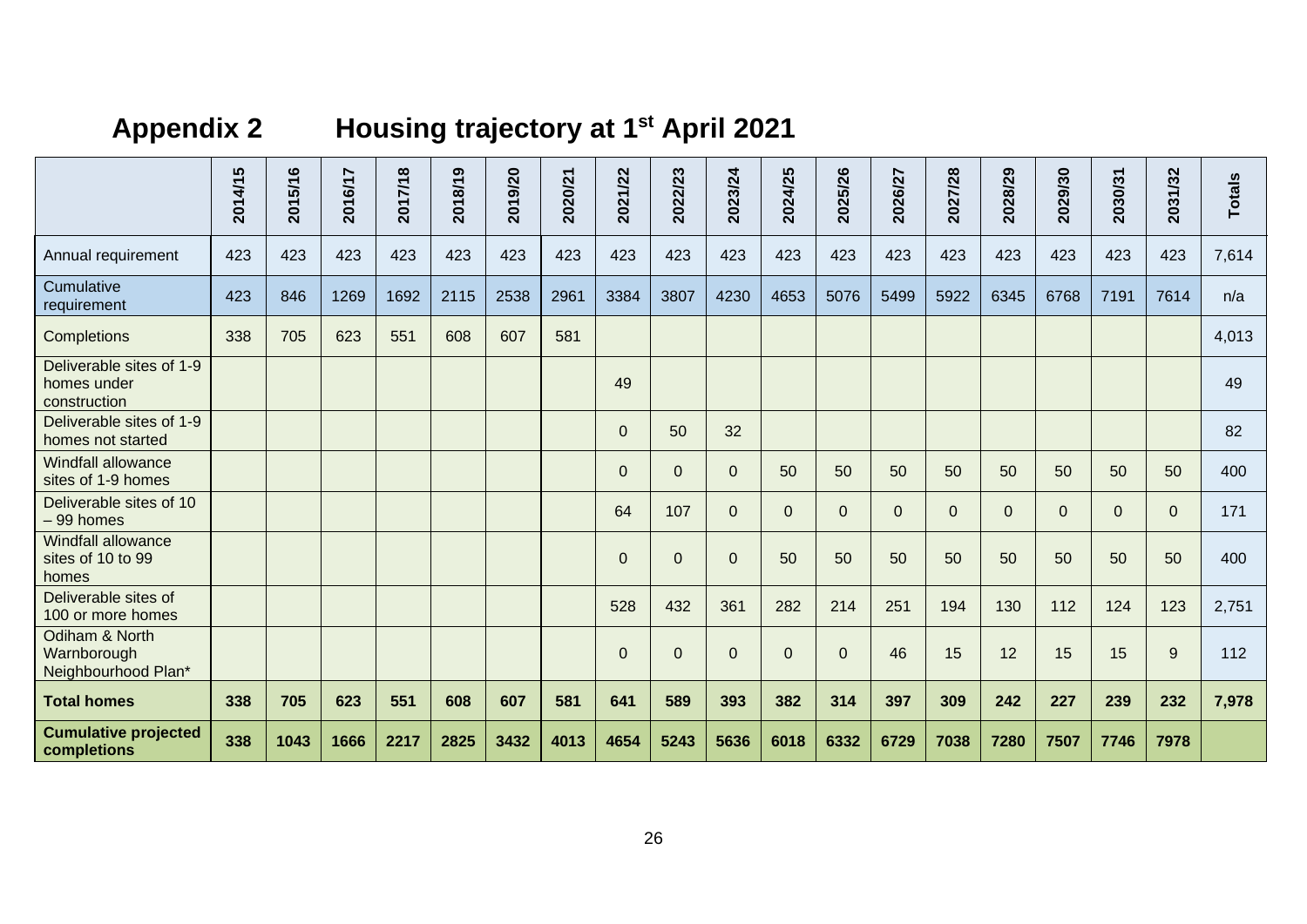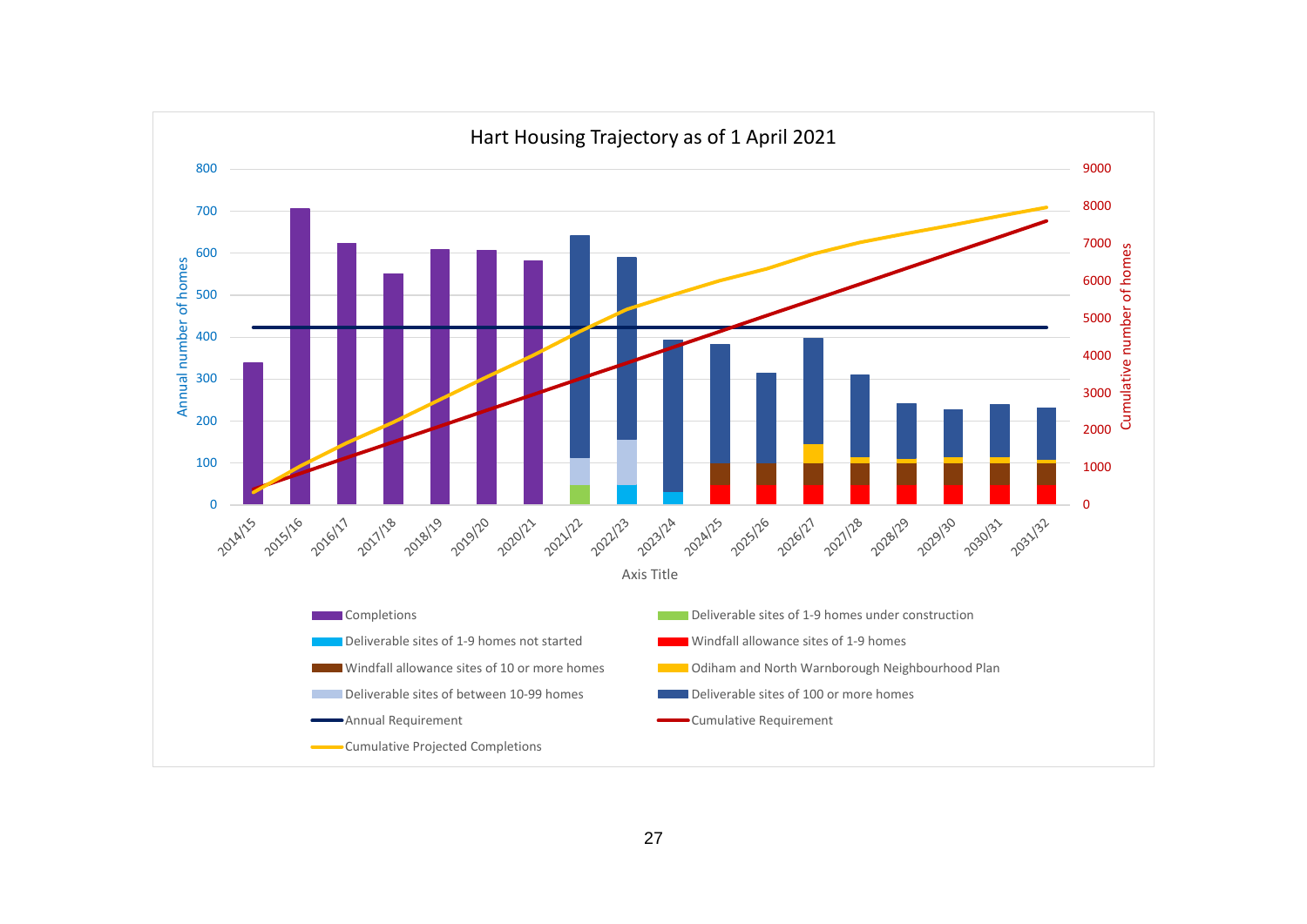## **Appendix 3 Supply of specialist and supported housing for older people**

The supply of specialist and supported accommodation for the elderly since March 2020

| <b>Category</b>                           | <b>Scheme</b>                                    | <b>Address</b>                                       | <b>Proposal</b>                      | <b>Application</b><br><b>Reference</b> | <b>Affordable or</b><br><b>Private</b>  | <b>Existing</b><br><b>Use</b> | <b>Net</b><br><b>Difference</b> | <b>Date Permissioned</b>                      |
|-------------------------------------------|--------------------------------------------------|------------------------------------------------------|--------------------------------------|----------------------------------------|-----------------------------------------|-------------------------------|---------------------------------|-----------------------------------------------|
| Housing for<br>Older People <sup>14</sup> | Rawlings<br><b>Building</b>                      | Station Road,<br>Hook                                | 56 retirement<br>living flats $(C3)$ | 18/00110/FUL                           | Private -<br>McCarthy &<br><b>Stone</b> | Haulage<br>yard               | 56                              | 29/03/2019                                    |
| Housing for<br><b>Older People</b>        | <b>Former Police</b><br><b>Station</b>           | Crookham<br>Road, Fleet                              | 31 retirement<br>apartments          | 19/02659/FUL<br>(granted on<br>appeal) | Private -<br>Churchill                  | Vacant<br>police<br>station   | 31                              | 14/05/2021                                    |
| Housing with<br>Care/ Extra<br>Care       | Rawlings<br><b>Building</b>                      | <b>Station Road.</b><br><b>Hook</b>                  | 68 extra care<br>flats               | 18/00110/FUL                           | Private $-$<br>McCarthy &<br>Stone      | Haulage<br>Yard               | 68                              | 29/03/2019                                    |
| Residential/<br><b>Nursing Care</b>       | Fleetwood<br>Lodge Care<br>Home                  | <b>Reading Road</b><br>North, Fleet                  | 60 bed care<br>home                  | 17/00370/FUL                           | Private -<br>Larchwood<br>Care          | 44 bed<br>care home           | 16                              | 10/06/2020                                    |
| Residential/<br><b>Nursing Care</b>       |                                                  | 5A, 5B & 7,<br>Elvetham Road Elvetham Road,<br>Fleet | 31 bed care<br>home                  | 18/01743/FUL                           | Private -<br>Horizon Care               | 11 bed<br>Icare home          | 20                              | 27/11/2018                                    |
| Residential/<br><b>Nursing Care</b>       | Old Raven<br><b>House Care</b><br>Hotel          | London Road,<br>Hook                                 | 13 bed care<br>home<br>extension     | 19/02739/FUL                           | Private - Old<br>Raven Ltd              | Care home                     | 13                              | 01/06/2020                                    |
| Residential/<br><b>Nursing Care</b>       | The Bell Inn                                     | Frogmore<br>Road,<br><b>Blackwater</b>               | 21 bed<br>dementia care<br>home      | 21/00378/FUL                           | Private $-$<br>Larchwood                | Public<br>House               | 21                              | 10/09/2021                                    |
| Residential/<br><b>Nursing Care</b>       | Land on the<br>west side of<br><b>Alton Road</b> | Alton Road,<br>Odiham                                | 60 bed care<br>home                  | 21/00777/OUT                           | Private -                               | Vacant                        | 60                              | Resolved to grant<br>permission<br>11/08/2021 |

<span id="page-30-0"></span><sup>14</sup> Alternatively referred to as sheltered and enhanced sheltered.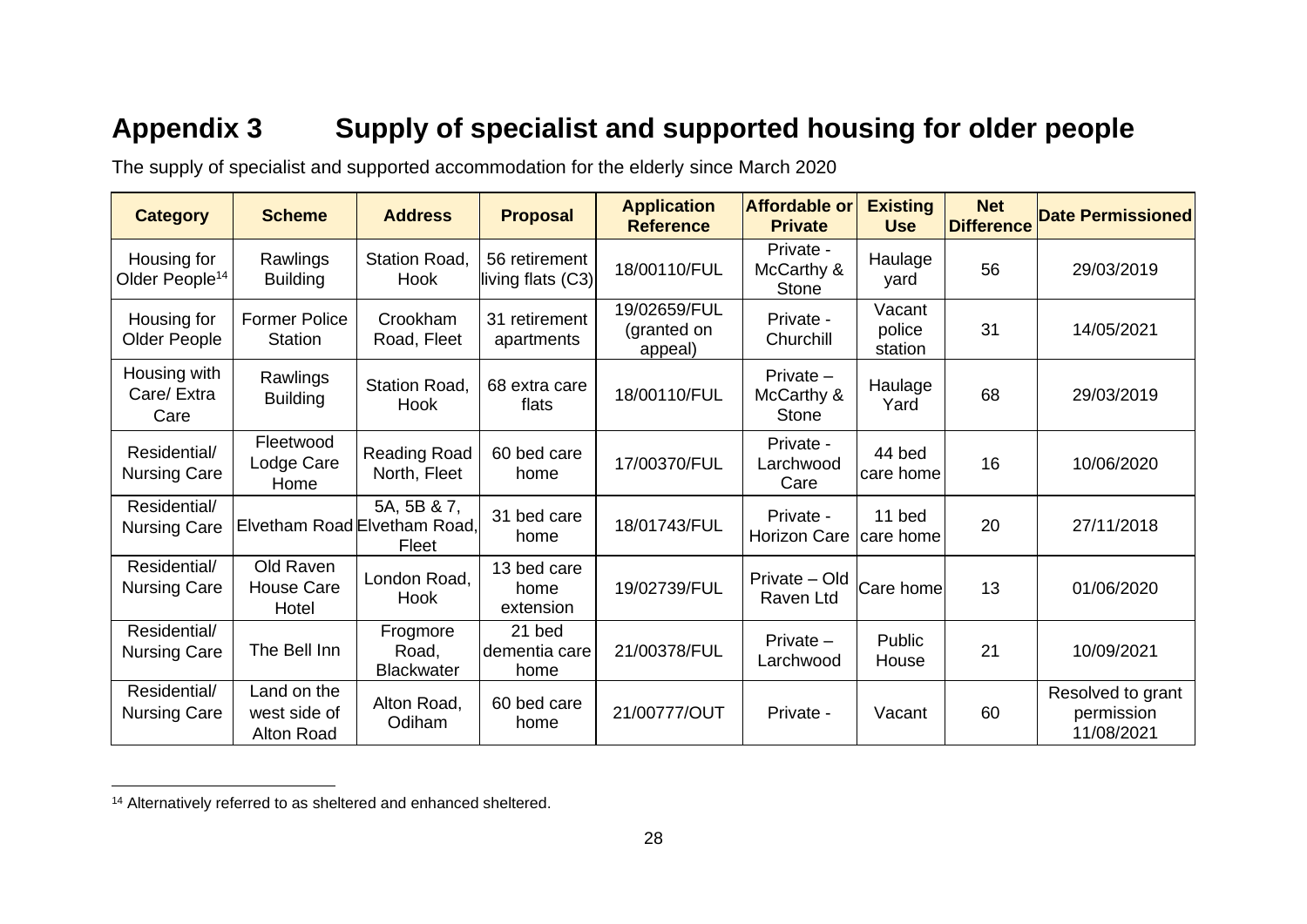## **Appendix 4 Retail completions since 2014**

<span id="page-31-0"></span>

| <b>Address</b>                                           | <b>Proposal</b>                                                           | <b>Net additional</b><br>floorspace $(m^2)$ | Year<br>completed |
|----------------------------------------------------------|---------------------------------------------------------------------------|---------------------------------------------|-------------------|
| Queen Elizabeth Barracks, Sandy Lane,<br>Church Crookham | Redevelopment and change of use to include A1<br>retail<br>11/00001/MAJOR | 788                                         | 2014/15           |
| Redfield Garden Centre, Ewshot Lane,<br>Church Crookham  | Redevelopment of garden centre<br>08/01126/MAJOR                          | 2,000                                       | 2014/15           |
| 150-156 Aldershot Road, Fleet                            | Replacement service area/retail<br>13/02463/FUL                           | $-288$                                      | 2015/16           |
| 100 Aldershot Road, Church Crookham                      | Extension and change of use from car sales to A1<br>retail 15/00459/FUL   | 293                                         | 2015/16           |
| Wood BMW, 56 High Street, Odiham                         | Class A1 Retail Unit 12/02303/MAJOR                                       | 279                                         | 2015/16           |
| Aldi Stores, 46 London Road, Blackwater                  | Extension to foodstore: retail and warehouse space<br>15/02426/FUL        | 201                                         | 2016/17           |
| Newlyns Farm Shop, London Road, North<br>Warnborough     | New retail units<br>16/03002/FUL                                          | 232                                         | 2018/19           |
| Lidl, 21 London Road, Blackwater                         | Extension to food store<br>17/02645/FUL                                   | 524                                         | 2018/19           |
| Shell, 171 Fleet Road, Fleet                             | Redevelop and enlarge filling station shop<br>17/03032/FUL                | 119                                         | 2018/19           |
| Morrisons, Elvetham Way, Fleet                           | Supermarket extension<br>17/02919/FUL                                     | 1,020                                       | 2019/20           |
| <b>Total</b>                                             |                                                                           | 5,168                                       |                   |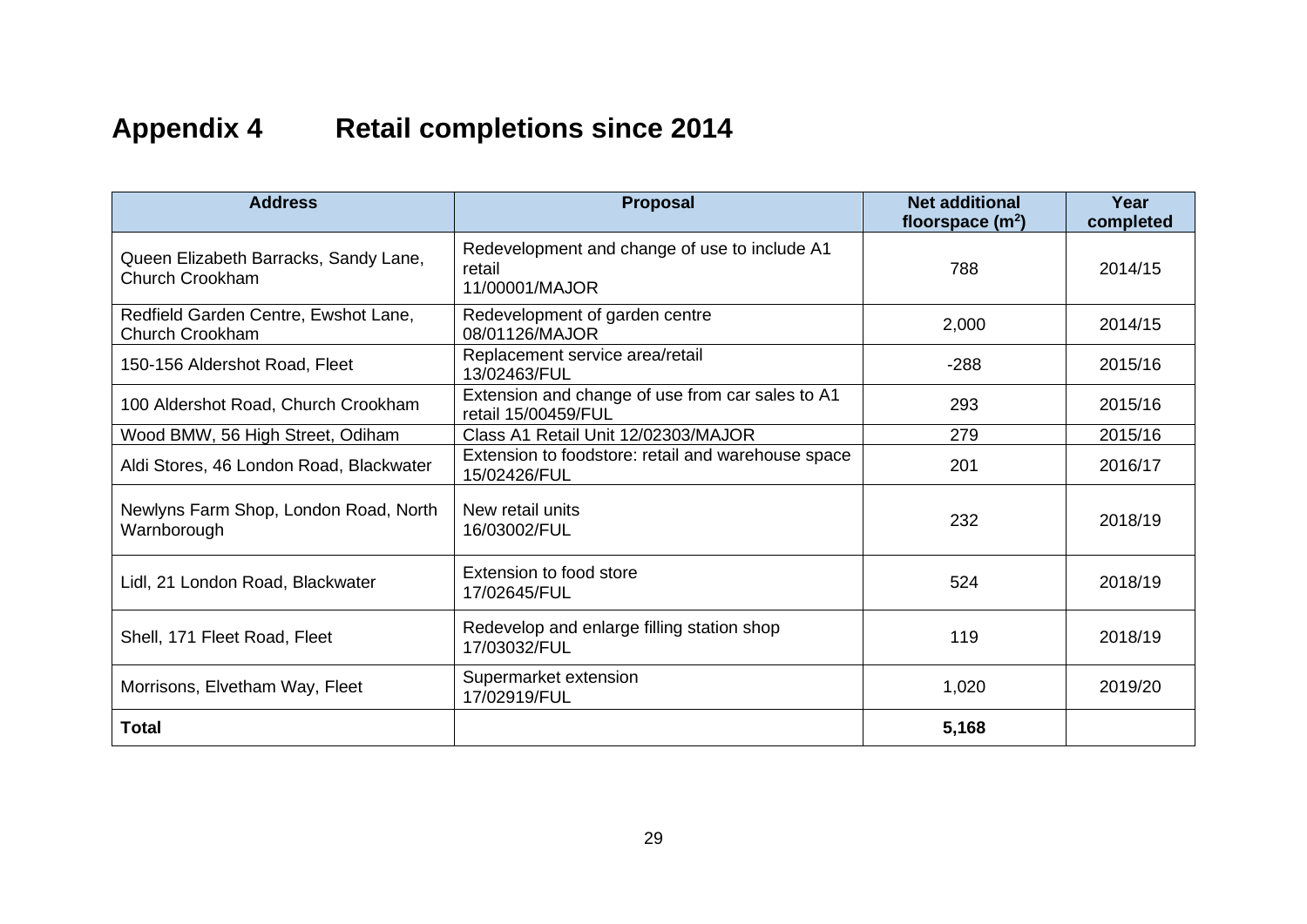## **Appendix 5 Outstanding retail planning permissions at 1 April 2021**

<span id="page-32-0"></span>

| <b>Address</b>                                          | <b>Proposal</b>                                                                        | <b>Net Floorspace</b><br>Increase $(M^2)$ | Area<br>(ha) | <b>Status</b>                |
|---------------------------------------------------------|----------------------------------------------------------------------------------------|-------------------------------------------|--------------|------------------------------|
| Land on the north side of London<br>Road, Hook          | Erection of class A1 retail development<br>13/01145/MAJOR                              | 5,081                                     | 2.22         | Not started                  |
| Land at Redfields Lane, Church<br>Crookham              | Local centre retail convenience store<br>19/00748/REM                                  | 370                                       | 0.10         | Not started                  |
| Hartland Park, Bramshot Lane,<br>Fleet                  | Local centre development including A1-A5<br>uses. estimated floorspace<br>17/00471/OUT | 1,355                                     | 0.70         | Site preparation<br>underway |
| Former Vertu site, Beacon Hill<br>Road, Church Crookham | Redevelopment for commercial use including<br>A1 retail & A3<br>18/00694/OUT           | 3,968                                     | 1.71         | Construction<br>underway     |
|                                                         | Total                                                                                  | 10,792                                    |              |                              |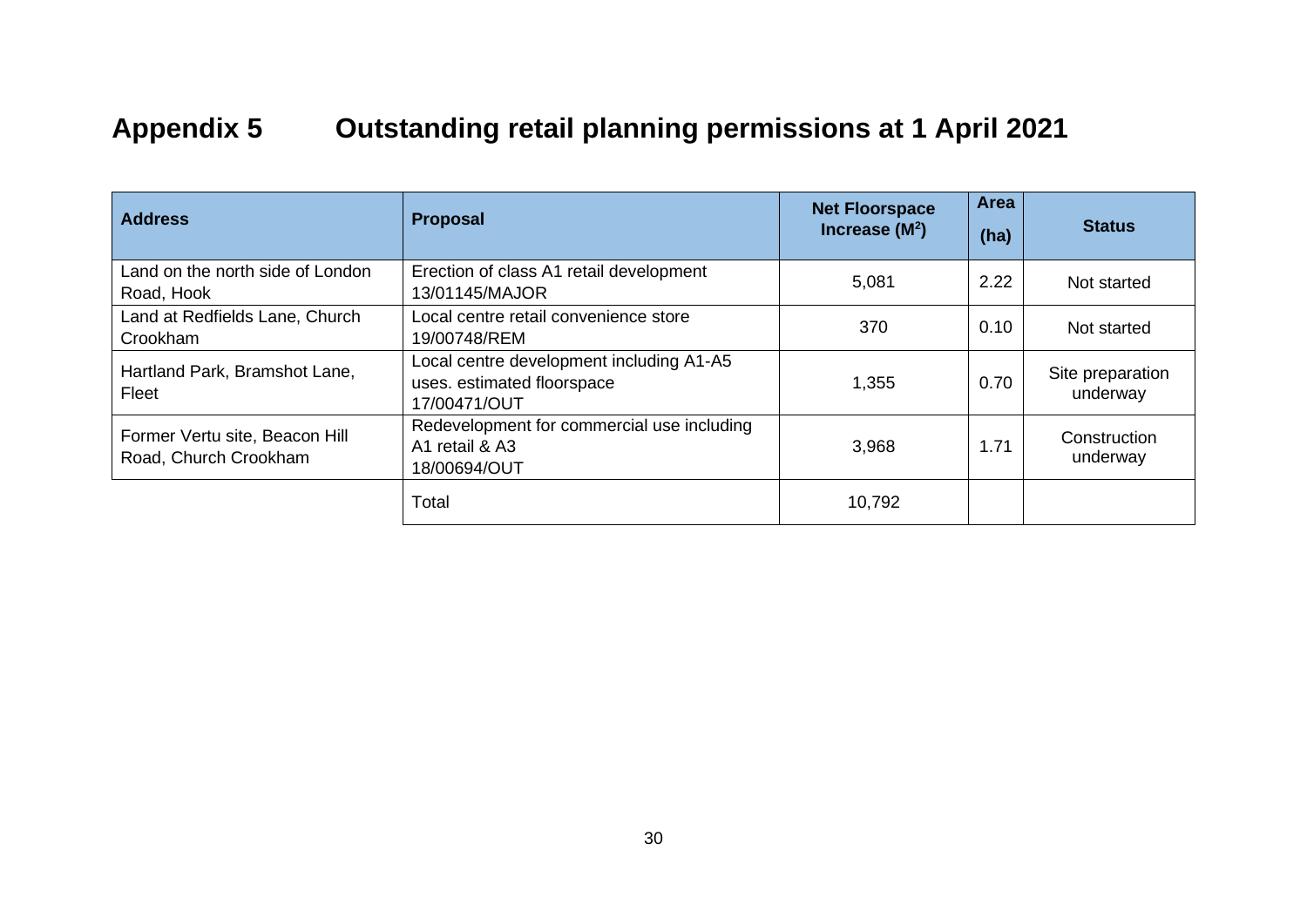## **Appendix 6 Outstanding 'employment use' permissions at 1 April 2021**

<span id="page-33-0"></span>

| <b>Application</b><br>reference | <b>Address</b>                                                              | <b>Proposal</b>                                                   | Use class      | <b>Outstanding</b><br>floorspace (m2)                 | <b>Site status</b>     |
|---------------------------------|-----------------------------------------------------------------------------|-------------------------------------------------------------------|----------------|-------------------------------------------------------|------------------------|
| 19/00428/REM                    | Martin Lines, Beacon<br>Hill Road, Church<br>Crookham                       | 10 B1/B2/B8 units                                                 | B1/B2/B8       | 5,122                                                 | Not started            |
| 17/00471/OUT                    | Hartland Village,<br>Fleet                                                  | Mixed use development with<br>B1 uses                             | <b>B1</b>      | To be confirmed<br>through Reserved<br><b>Matters</b> | Site cleared           |
| 15/00100/FUL                    | Octel House, Fleet                                                          | B1(a) office extension                                            | B1(a)          | 1,933                                                 | Not started            |
| 15/02610/FUL                    | Ford Farm, Upton<br>Grey                                                    | Conversion of barns to B1<br>offices                              | B1(a)          | 476                                                   | Not started            |
| 17/01276/PRIOR                  | Barn West of Bagwell<br>Lane, Winchfield                                    | Change use of agricultural<br>building to flexible A/B/C1/D2      | B <sub>8</sub> | 276                                                   | Not started            |
| 17/00596/FUL                    | Wintney Court,<br>Thackhams Lane,<br><b>Hartley Wintney</b>                 | Conversion to hotel and<br>erection of commercial<br>floorspace   | <b>B1</b>      | 500                                                   | Not started            |
| 18/01231/FUL                    | Penn Croft Farm,<br>Crondall                                                | Change of use from<br>agriculture to B8 storage                   | B <sub>8</sub> | 418                                                   | Not started            |
| 18/02496/PRIOR                  | Parfitts Farm,<br>Eversley                                                  | Change of use from<br>agricultural to B8 storage                  | B <sub>8</sub> | 441                                                   | Conversion<br>underway |
| 18/02853/FUL                    | Goddards Farm,<br>Crondall                                                  | Two storey offices & ancillary<br>workshop/store                  | B1(a)          | 540                                                   | Not started            |
| 16/00724/FUL                    | Bramshill Park,<br>Bramshill House,<br><b>Bramshill</b>                     | Change of use from police<br>training college to B1(a)<br>offices | B1(a)          | 5,196                                                 | Not started            |
| 19/01867/REM                    | Former Vertu Site,<br>Martin Lines, Beacon<br>Hill Road, Church<br>Crookham | Redevelopment for mixed<br>industrial & retail park               | B <sub>8</sub> | 4,246                                                 | Under<br>construction  |
| 19/02290/FUL                    | Arlotts Farm,<br>Elvetham                                                   | Redevelopment of farm<br>buildings for B1/2/8 unit                | B1/B2/B8       | 200                                                   | Not started            |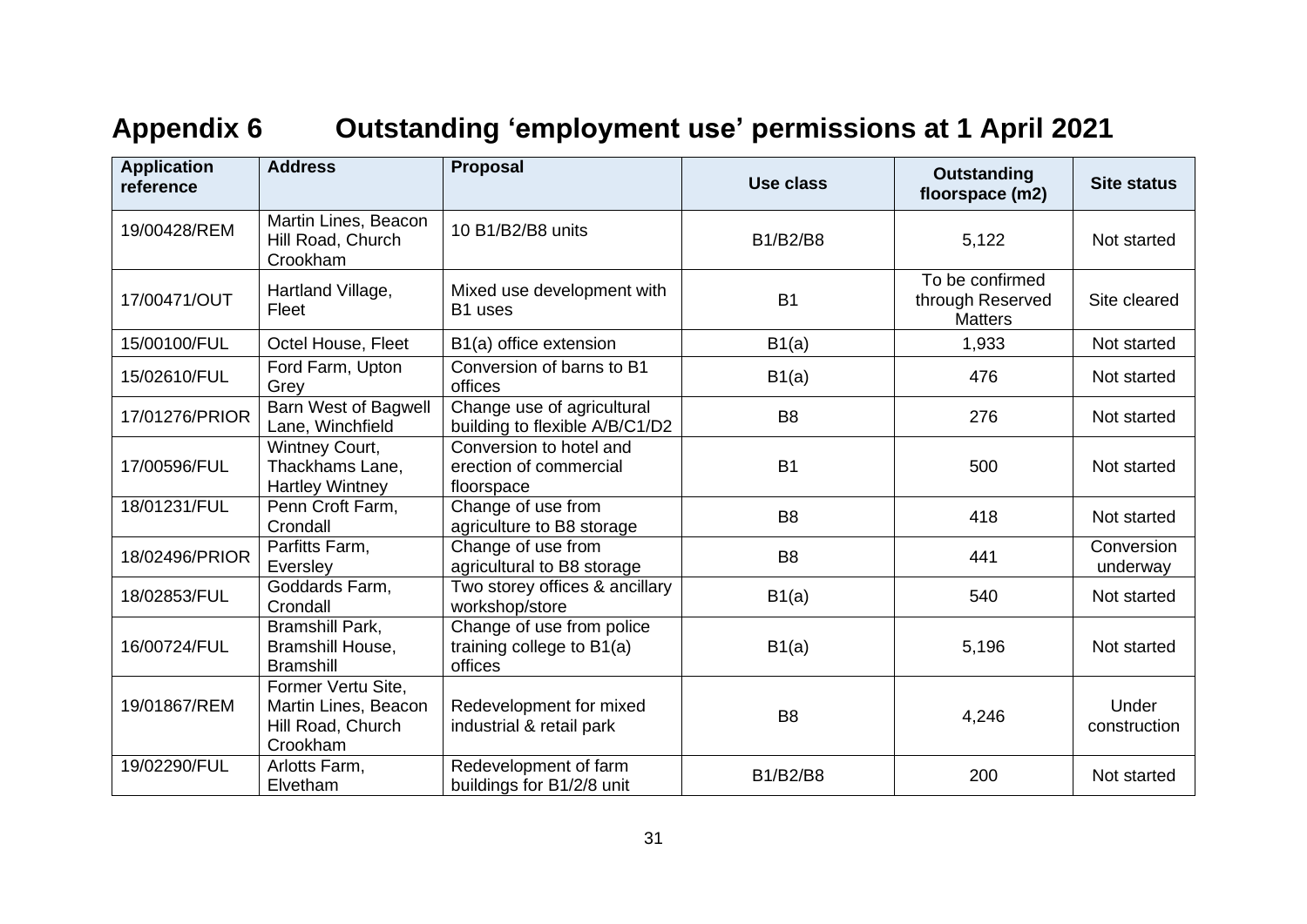| <b>Application</b><br>reference | <b>Address</b>                                           | Proposal                                                                                                   | Use class                                                                                                     | Outstanding<br>floorspace (m2)                   | <b>Site status</b> |
|---------------------------------|----------------------------------------------------------|------------------------------------------------------------------------------------------------------------|---------------------------------------------------------------------------------------------------------------|--------------------------------------------------|--------------------|
| 18/02741/FUL                    | Wychwood Carp<br>Farm, Odiham                            | 3 single storey blocks<br>including 30 B1(c) business<br>units                                             | B1(c)                                                                                                         | 1,487                                            | Not started        |
| 19/02871/FUL                    | Guidion House,<br><b>Ancells Business</b><br>Park, Fleet | Demolition of existing office<br>building and construction of<br>new units for flexible<br>industrial uses | Flexible with R&D, light<br>industry, general industry,<br>storage and distribution<br>with ancillary offices | $-8,129$ office<br>+7.292<br>flexible/industrial | Not started        |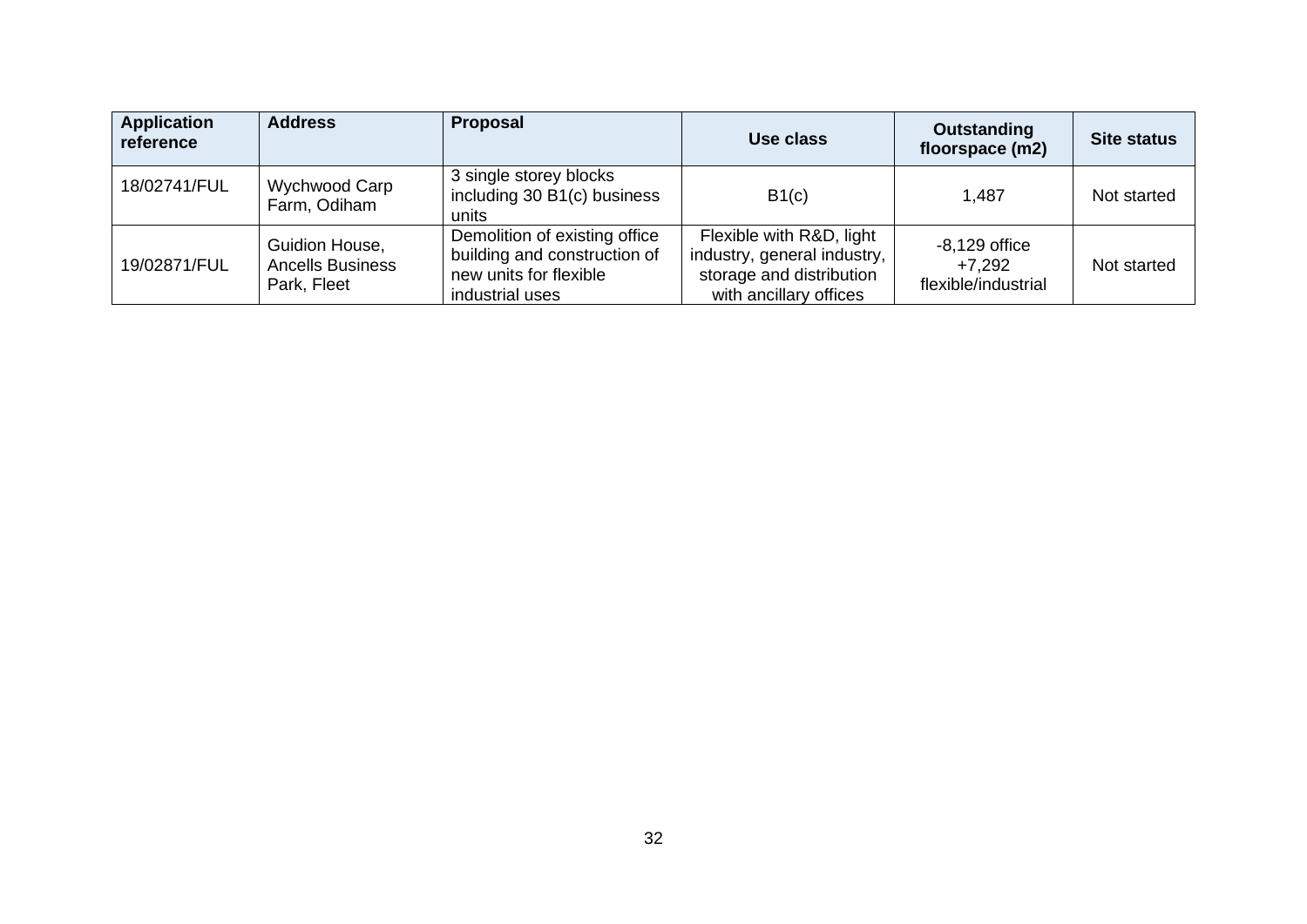## **Appendix 7 Employee jobs by industry**

Data from NOMIS Nomis - [Official Labour Market Statistics \(nomisweb.co.uk\)](https://www.nomisweb.co.uk/)

<span id="page-35-0"></span>

| <b>Industry</b>                                                         | 2015 Jobs | <b>2020 Jobs</b> | % change | Hart %         | <b>South East %</b> | <b>Great Britain %</b> |
|-------------------------------------------------------------------------|-----------|------------------|----------|----------------|---------------------|------------------------|
| Mining And Quarrying                                                    | 20        | 30               | 50.0%    | 0.1            | $\Omega$            | 0.2                    |
| Manufacturing                                                           | 1,750     | 1,500            | $-14.3%$ | 4.4            | 6.3                 | 7.9                    |
| Electricity, Gas, Steam And Air Conditioning Supply                     | 20        | 15               | $-25.0%$ | $\overline{0}$ | 0.4                 | 0.5                    |
| Water Supply; Sewerage, Waste Management And Remediation<br>Activities  | 225       | 250              | 11.1%    | 0.7            | 0.7                 | 0.7                    |
| Construction                                                            | 2,000     | 2,250            | 12.5%    | 6.6            | 5.8                 | 4.8                    |
| Wholesale And Retail Trade; Repair Of Motor Vehicles And<br>Motorcycles | 5,000     | 5,000            | 0.0%     | 14.7           | 15.4                | 14.9                   |
| <b>Transportation And Storage</b>                                       | 700       | 500              | $-28.6%$ | 1.5            | 4.6                 | 5.1                    |
| <b>Accommodation And Food Service Activities</b>                        | 5,000     | 5,000            | 0.0%     | 14.7           | 7.3                 | 7.2                    |
| Information And Communication                                           | 5,000     | 3,500            | $-30.0%$ | 10.3           | 6.1                 | 4.5                    |
| <b>Financial And Insurance Activities</b>                               | 700       | 600              | $-14.3%$ | 1.8            | 3                   | 3.5                    |
| <b>Real Estate Activities</b>                                           | 700       | 700              | 0.0%     | 2.1            | 1.8                 | 1.8                    |
| Professional, Scientific and Technical Activities                       | 4,500     | 3,500            | $-22.2%$ | 10.3           | 8.9                 | 8.7                    |
| <b>Administrative And Support Service Activities</b>                    | 3,500     | 3,000            | $-14.3%$ | 8.8            | 8.1                 | 8.8                    |
| Public Administration And Defence; Compulsory Social Security           | 450       | 450              | 0.0%     | 1.3            | 3.3                 | 4.6                    |
| Education                                                               | 3,500     | 3,000            | $-14.3%$ | 8.8            | 10.3                | 9                      |
| Human Health And Social Work Activities                                 | 2,500     | 3,000            | 20.0%    | 8.8            | 12.9                | 13.6                   |
| Arts, Entertainment And Recreation                                      | 700       | 500              | $-28.6%$ | 1.5            | 2.7                 | 2.2                    |
| <b>Other Service Activities</b>                                         | 1,750     | 800              | $-54.3%$ | 2.4            | 2.2                 | 1.9                    |